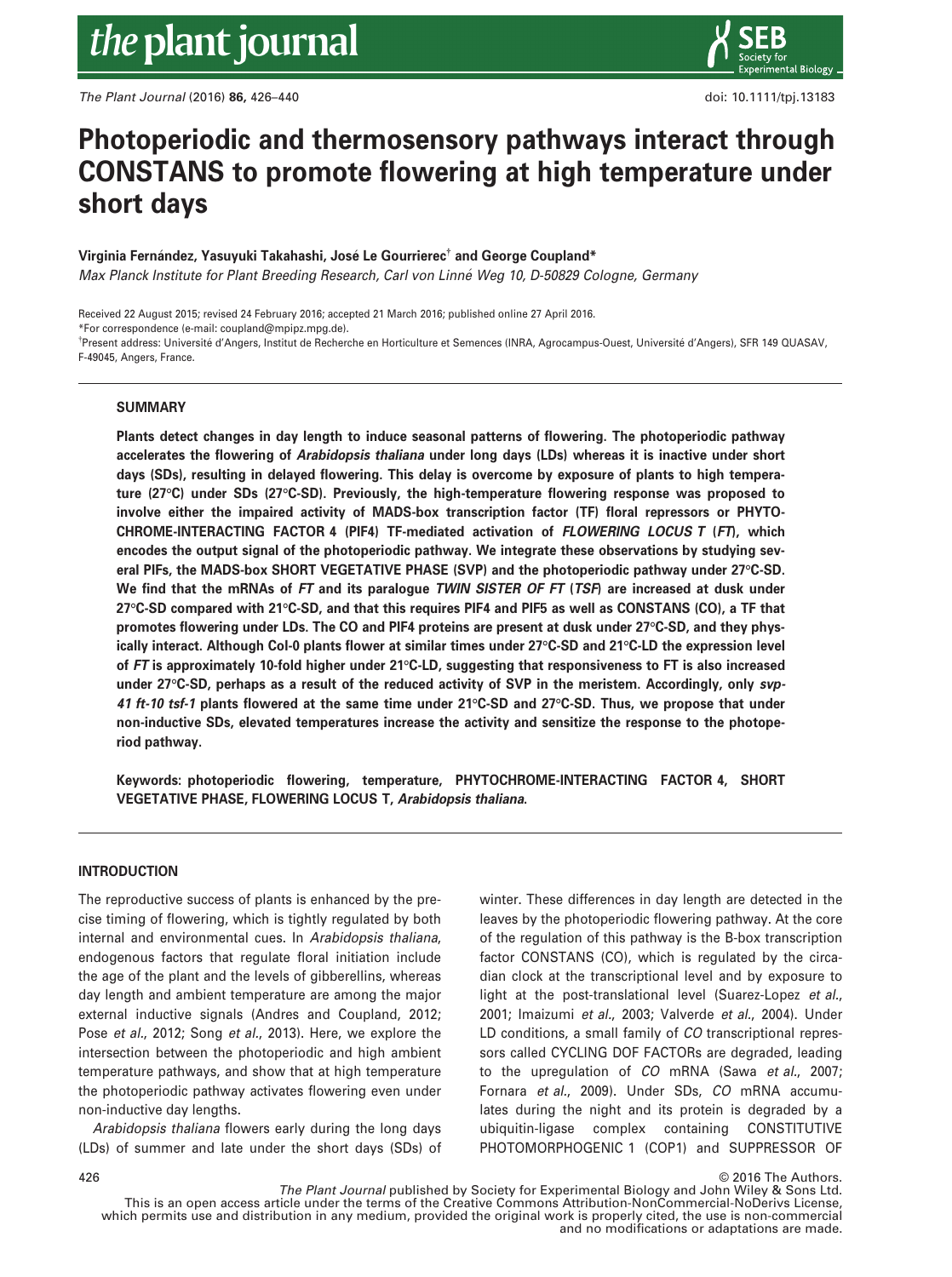PHYTOCHROME A (SPA) (Laubinger et al., 2006; Liu et al., 2008; Jang et al., 2009; Zuo et al., 2011). Under LDs, the peak of CO mRNA occurs when plants are exposed to light at the end of the day. Exposure to light also inactivates the COP1/SPA complex, allowing the accumulation of CO protein under LDs when CO mRNA is expressed in the light (Valverde et al., 2004; Jang et al., 2008; Liu et al., 2008; Zuo et al., 2011). In parallel, the FLAVIN KELCH F-BOX 1 protein interacts with CO to stabilize it during the day (Song et al., 2012). CO then directly binds to the promoter of FLOWERING LOCUS T (FT) and activates its transcription (Kobayashi et al., 1999; Samach et al., 2000; Wigge et al., 2005; Tiwari et al., 2010; Song et al., 2012; Zhang et al., 2015). FT is a floral promoter, the expression of which is directly correlated to the timing of flowering (Kardailsky et al., 1999; Kobayashi et al., 1999). Therefore, only under LDs, when CO is stabilized by light, is FT transcribed. FT and its paralogue TWIN SISTER OF FT (TSF) encode mobile proteins that are expressed in the companion cells of the leaves and transported through the phloem to the shoot apex (Yamaguchi et al., 2005; Corbesier et al., 2007; Jaeger and Wigge, 2007; Mathieu et al., 2007). Upon the arrival of FT in the meristem, it is believed to interact with 14-3-3 proteins and the bZIP transcription factor FD (Abe et al., 2005; Wigge et al., 2005; Taoka et al., 2011), causing transcriptional reprogramming of the shoot meristem and activation of downstream genes such as SUPPRESSOR OF OVEREXPRESSION OF CONSTANS 1 (SOC1), FRUITFULL, APETALA 1 and LEAFY (Schmid et al., 2003; Abe et al., 2005; Wigge et al., 2005; Yoo et al., 2005; Searle et al., 2006; Torti et al., 2012). The activation of these genes leads to the formation of an inflorescence meristem and to the production of flowers.

Other environmental signals, particularly warm ambient temperatures, also promote flowering by activating FT transcription. Several processes contribute to this thermosensory flowering pathway. On exposure to high temperatures, H2A.Z histone-containing nucleosomes are removed from temperature-sensitive promoters, including that of FT (Kumar and Wigge, 2010; Kumar et al., 2012). These promoters then become more accessible to specific transcription factors that increase the expression of the cognate genes (Kumar and Wigge, 2010). For example, PHYTOCHROME-INTERACTING FACTOR 4 (PIF4) transcription factor binds to the FT promoter more strongly when plants are growing under SDs at 27°C (hereafter 27°C-SD) compared with 22°C. Consistent with this observation, the pif4 null mutant of A. thaliana was later flowering than the wild type under 27°C-SD, and flowered with the same number of leaves under 27°C-SD and 22°C-SD, indicating a crucial role for this transcription factor in the thermosensory induction of flowering under these conditions (Kumar et al., 2012). By contrast, the pif4 null mutant was recently described to flower at times similar to Col-0 plants under 27°C-SD (Galvao et al., 2015). Similar results were observed under LDs at high temperature, where PIF4 was not required for early flowering (Koini et al., 2009). PIF4 was originally identified because of its contribution to phytochrome B (phyB)-mediated light signalling, and was shown to interact with phyB (Huq and Quail, 2002). PIF4 degradation is mediated by its interaction with active phyA and phyB, which modulates the expression of light-regulated genes (Ni et al., 1999; Hug and Quail, 2002). In lightdark cycles, PIF4 promotes hypocotyl growth at dawn (Nozue et al., 2007). At high temperatures and in phyB mutants, PIF4 promotes hypocotyl growth through the direct activation of genes such as INDOLE-3-ACETIC ACID INDUCIBLE 29 (IAA29), which is involved in the auxin response (Koini et al., 2009; Franklin et al., 2011; Hornitschek et al., 2012).

Several MADS-box transcription factors that act as floral repressors are also implicated in the thermosensory flowering pathway. One of these repressors, SHORT VEGETA-TIVE PHASE (SVP), delays flowering by reducing the transcription of FT and TSF in leaves and of SOC1 in the shoot meristem (Hartmann et al., 2000; Lee et al., 2007; Li et al., 2008; Jang et al., 2009). The svp mutants are early flowering and insensitive to changes in ambient temperature, flowering at the same time when exposed to 16°C, 23°C or 27°C under LDs (Lee et al., 2007, 2013; Pose et al., 2013). Moreover, the stability of the SVP protein is reduced at high temperatures, suggesting that the reduction in SVP protein levels at 27°C contributes to early flowering under these conditions (Lee et al., 2013); however, the svp mutant retains some responsiveness to warm temperatures under SDs (Galvao et al., 2015). Two other MADSbox transcription factors that delay flowering, FLOWERING LOCUS M (FLM) and MADS AFFECTING FLOWERING 2 (MAF2), also contribute to the thermosensory pathway. The mRNA of FLM is alternatively spliced producing two protein varieties, FLM- $\beta$  and FLM- $\delta$ . The FLM- $\beta$  mRNA is the more abundant form at 16°C, whereas at 27°C its level is decreased (Pose et al., 2013). Both protein forms interact with SVP in yeast and *in vitro* to produce the heterodimers SVP-FLM- $\beta$  and SVP-FLM- $\delta$ ; however, their activities differ such that SVP-FLM-B binds DNA and represses flowering, whereas SVP-FLM- $\delta$  does not bind DNA. This led to a model whereby the alternative splicing of FLM mRNA at 27 $\degree$ C increases the ratio of FLM- $\delta$  to FLM- $\beta$ , inhibiting SVP activity and causing earlier flowering (Pose et al., 2013). MAF2 mRNA is also alternatively spliced at different temperatures, and the form of the protein produced at low temperature also interacts with SVP, whereas the one formed at high temperature does not (Airoldi et al., 2015). Thus, these different mechanisms involving differential protein stability and splicing are proposed to lead to reduced activity of SVP at elevated temperatures. SVP binds to a large number of target genes, predominantly

© 2016 The Authors.

The Plant Journal, (2016), 86, 426–440

The Plant Journal published by Society for Experimental Biology and John Wiley & Sons Ltd.,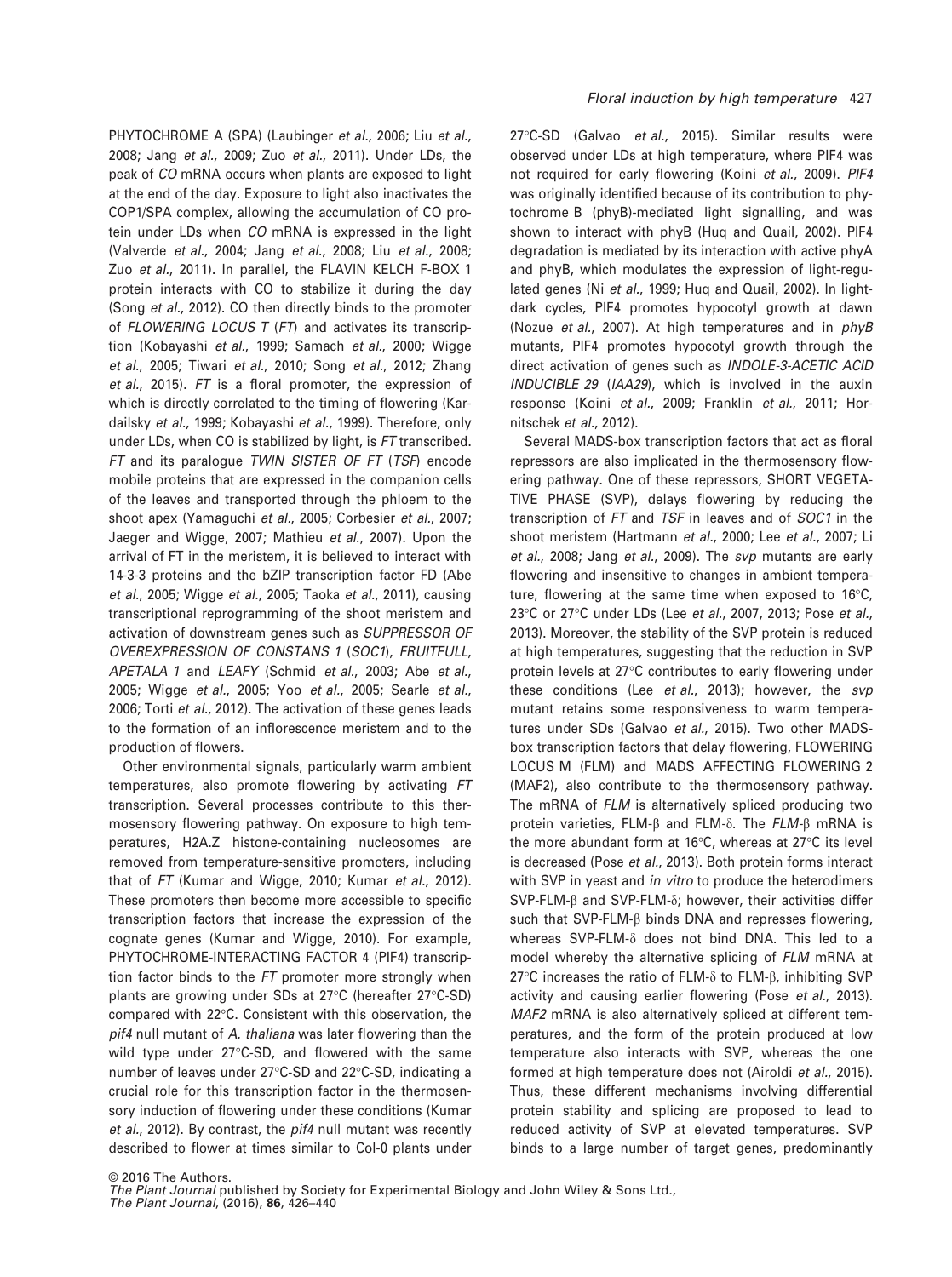repressing their transcription (Gregis et al., 2013; Hu et al., 2014; Mateos et al., 2015). Genetic analysis of several of these genes in svp mutants supports the proposal that key functions of SVP in flowering-time control are the direct repression of FT transcription in the leaf, of SOC1 in the shoot apex and the reduction of gibberellin levels at the apex through the repression of GA20ox2 transcription (Lee et al., 2007; Jang et al., 2009; Andres et al., 2014).

Thus, several transcription factors contributing to the photoperiod and thermosensory flowering pathways converge on the transcriptional regulation of the floral integrator FT, but the interactions between them and their relative contributions in controlling flowering at high temperatures are poorly understood. Here, we show that although CO is stabilized by LDs and promotes flowering in response to the photoperiod, it is required under 27°C-SD for the activation of FT. Genetic analyses indicate that the response to 27°C-SD in the leaves depends on the coordinate functions of CO, PIF4 and PIF5, as well as SVP, and that the loss of function of the PIF4/5 genes alone has a weak and variable effect on flowering. Furthermore, the activation of FT mRNA in the leaves occurs at much lower levels under 27°C-SD than under 21°C-LD, and we propose that the removal of repressors from the meristem at 27°C is also necessary for responsiveness to such low levels of FT expression. In support of this, genetic analysis shows that svp-41 ft-10 tsf-1 triple mutants are insensitive to increased temperature under SDs. These data provide a genetic and molecular framework for the interaction between the photoperiod and thermosensory pathways.

# RESULTS

#### Timing and amplitude of FT transcription under 27°C-SD

The transcriptional activation of FT in warm temperatures accelerates flowering under SDs (Balasubramanian et al., 2006; Kumar et al., 2012). Under LDs, FT activation occurs in the light 12–16 h after dawn (Suarez-Lopez et al., 2001). To describe the diurnal pattern of FT transcription under warm SDs in Col-0 wild-type plants, FT mRNA was analysed through a 24-h time course in plants grown at 21°C or 27°C under SDs of 8 h light. FT mRNA levels peaked 8 h after dawn (Zeitgeber 8, ZT8) in the 27°C-SD time course, whereas only very low FT mRNA expression was detected in the seedlings grown under 21°C-SD (Figure 1a). The contribution of FT to flowering under 27°C-SD was then assessed using the null  $ft-10$  allele. Col-0 plants grown under 27°C-SD flowered much earlier than those grown under 21°C-SD, producing on average 26 and 65 leaves, respectively (Figure 1b). In comparison with Col-0, ft-10 mutants were strongly delayed in flowering at 27°C although they were still earlier flowering than Col-0 at 21°C (Figure 1b). These results support the idea that FT is required for the full acceleration of flowering under these

conditions, as previously shown (Balasubramanian et al., 2006; Kumar et al., 2012). By contrast, a null mutant of TSF (tsf-1) did not show any delay in flowering compared with Col-0 under 27°C-SD (Figure 1b). Although TSF mRNA abundance was increased at 27°C-SD (Figure S1), the genetic data suggest that FT could compensate for loss of TSF activity under these conditions; however, the double mutant ft-10 tsf-1 flowered moderately later than ft-10 under 27°C-SD (Figure 1b), indicating that TSF plays a significant role under these conditions in the absence of functional FT, as previously observed in plants grown under LDs (Yamaguchi et al., 2005; Jang et al., 2009). Nevertheless, even the double mutant ft-10 tsf-1 flowered slightly earlier under 27°C-SD than under 21°C-SD, suggesting that these plants retained some responsiveness to 27°C. In summary, the acceleration of the flowering time of Col-0 plants under 27°C-SD largely depends on FT and TSF, and FT mRNA exhibits a diurnal pattern of expression with a peak at ZT8.

Col-0 plants growing under 21°C-LD flowered with a similar number of leaves to those growing under 27°C-SD (Figure 1c). Therefore, the levels of FT mRNA were directly compared in plants exposed to SDs and high temperatures with those exposed to LDs (Figure 1d). As expected, the maximum accumulation of FT mRNA in Col-0 seedlings growing under 21°C-LD and 27°C-SD occurred at ZT16 and ZT8, respectively (Figure 1a and d); however, under 21°C-LD the peak level of FT mRNA (ZT16) was at least 10-fold higher than under 27°C-SD (ZT8) (Figure 1d). Therefore, although under these two conditions the flowering time was similar, the absolute levels of FT mRNA differed tremendously. This suggests that, although FT is required for early flowering under 27°C-SD, its activation alone might not be sufficient to explain the extreme early flowering observed.

# PIF4 weakly promotes flowering under 27°C-SD through the transcriptional activation of FT in vascular tissue

Under 27°C-SD, PIF4 induces flowering by binding to the FT promoter and activating transcription, whereas plants homozygous for the *pif4-101* allele growing in the same environment were strongly delayed in flowering compared with Col-0 (Kumar et al., 2012). Under our 27°C-SD and 21°C-SD conditions, the flowering times of pif4-101 and pif4-2 mutants were measured in several experiments that included large numbers of plants of each genotype (Figure 2a). Both mutants were significantly later flowering than Col-0 controls under 27°C-SD (Figure 2a and b), but flowered much earlier than Col-0 or the *pif4* mutants grown under 21°C-SD (Figure 2a). Because of the variability of the flowering response under 27°C-SD, occasional pif4 mutants flowered within the range of Col-0 under 21°C-SD (Figure 2a); however, under our conditions neither pif4-101 nor pif4-2 mutants showed as strong a suppression of the early-flowering response under 27°C-SD as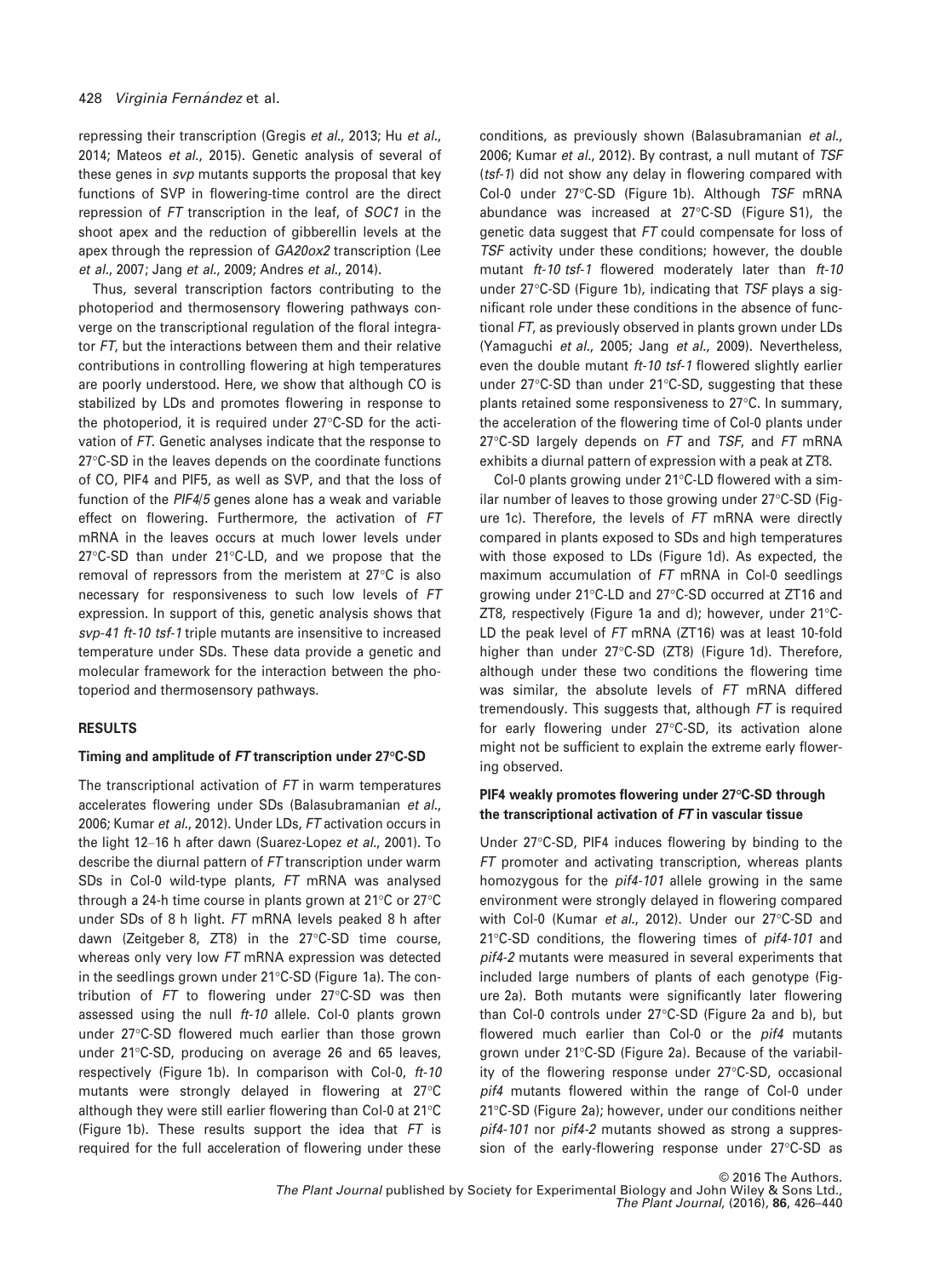

Figure 1. Role of FT on the flowering response to warm temperature under SDs. (a) FT mRNA expression time course in 14-day-old Col-0 seedlings grown under 21°C-SD and 27°C-SD. (b) Flowering time of plants grown under 21°C-SD and 27°C-SD. (c) Flowering time of Col-0 plants grown under 21°C-SD, 27°C-SD and 21°C-LD. (d) FT mRNA expression profile in 14- and 10-day-old Col-0 seedlings grown under 27°C-SD and at 21°C-LD, respectively. At this stage seedlings in both conditions were at the same developmental stage. In (a) and (d), seedlings were harvested every 4 h for 24 h and FT mRNA expression was measured by qRT-PCR; error bars are standard errors (SEs) of three and two (27°C-SD ZT16, 27°C-SD ZT24, 21°C-SD ZT16) independent biological replicates in (a) and two independent biological replicates in (d). For time points 21°C-SD ZT24 in (a) and 27°C-SD ZT24 in (d) n = 1. Data point 27°C-SD ZT20 in (d) was not determined. In (b) and (c), letters indicate statistical groups determined with a two-way analysis of variance and multiple comparisons with the Holm–Sidak method. Multiple comparisons were performed within temperatures and within genotypes. Groups were considered statistically different when  $P \le 0.05$ .

previously described (Figure 2a) (Kumar et al., 2012). The effect on flowering time of the loss of function of other members of the PIF family was tested, because of their potential functional redundancy with PIF4. Interestingly, the pif5-3 single mutant flowered at similar times to the pif4 mutants, whereas the double mutant pif4-2 pif5-3 flowered later than the single mutant pif4-2 (Figure 2a), suggesting that PIF5 also has a role in the promotion of flowering under warm SDs. By contrast, PIF1 and PIF3, two other members of the family, do not seem to play a role in flowering regulation under SDs at warm temperature, because flowering of the quadruple mutant pif1-1 pif3-3 pif4-2 pif5-3 was not significantly delayed compared with pif4-2 pif5-3 (Figure 2a).

Whether the flowering behaviour of these single and higher order *pif* mutants is correlated with changes in FT mRNA level was examined by quantifying the abundance of FT mRNA at ZT8 in seedlings grown under 21°C-SD and 27°C-SD (Figure 2c). As expected, a significant reduction in FT mRNA level at ZT8 was observed in pif4-2 and pif4-101 single mutants compared with Col-0 at 27°C, but not at 21°C. Although pif5-3 mutants were late flowering, no reduction in FT mRNA levels was detected in single mutants, suggesting that PIF5 might mainly affect FT mRNA at other stages of development, or that it affects flowering by another route; however, the reduction in FT mRNA observed in pif4-2 was enhanced in seedlings of the double mutant pif4-2 pif5-3 (Figure 2c), and was enhanced

© 2016 The Authors.

The Plant Journal published by Society for Experimental Biology and John Wiley & Sons Ltd., The Plant Journal, (2016), 86, 426–440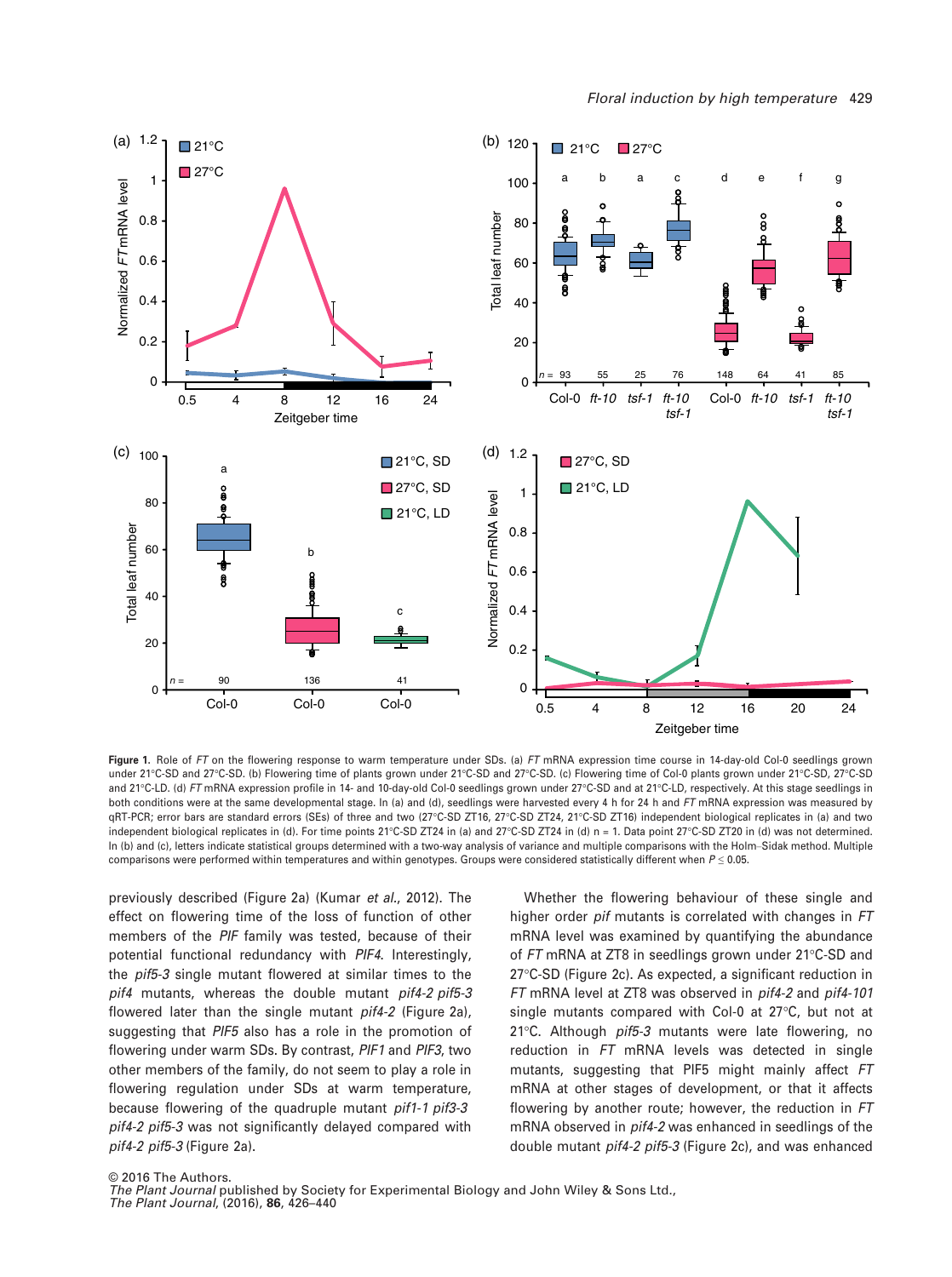

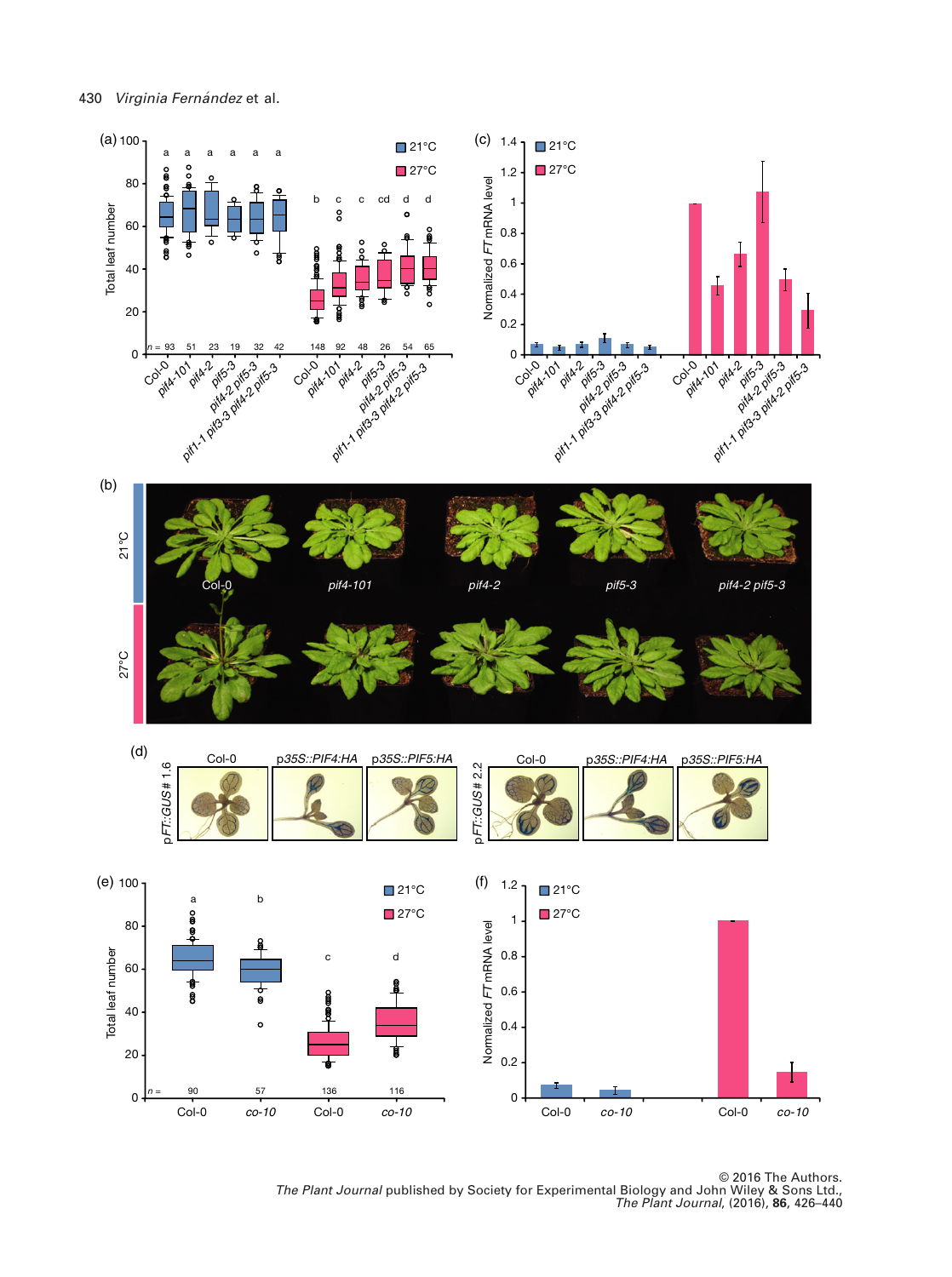slightly further in the quadruple mutant pif1-1 pif3-3 pif4-2 pif5-3 (Figure 2c), although this reduction was apparently not sufficient to cause a significant difference in flowering time (Figure 2a).

In order to define the spatial pattern of FT expression mediated by PIF4, a construct that facilitates the misexpression of PIF4 from the constitutive promoter CaMV 35S (p35S::PIF4:HA) (Lorrain et al., 2008) was introduced into plants harbouring the  $pFT_{1.8 \text{ kb}}$ :GUS (Adrian *et al.*, 2010) (p35S::PIF4:HA; pFT::GUS). Under SDs and LDs, GUS expression was detected only in the vascular tissue (Figures 2d and S2). A similar GUS expression pattern was observed in PIF5 overexpressing lines (p35S::PIF5:HA) (Lorrain et al., 2008) under LDs (Figure 2d). These results indicated that although PIF4 is broadly expressed in the leaves of wild-type plants (Kumar et al., 2012), and presumably p35S::PIF4:HA transgenics, its effect on FT mRNA induction occurs only in the vascular tissue, where FT is normally expressed.

# CO is required for the full activation of FT transcription and promotion of flowering under 27°C-SD

The data presented above suggest that, besides PIF4 and PIF5, there must be other factors promoting early flowering and FT transcription under 27°C-SD. CO induces FT transcription specifically in the vascular tissue under LDs (An et al., 2004; Adrian et al., 2010), as was observed for p35S::PIF4:HA (Figure 2d). Therefore, the contribution of CO to FT mRNA expression under 27°C-SD was tested. To this end, the flowering times of co-10 mutant plants and Col-0 growing under 27°C-SD were compared (Figure 2e). A significant delay in flowering of the co-10 mutants was observed, although they still flowered much earlier than plants of the same genotype grown under 21 $^{\circ}$ C-SD. Therefore, as observed for two *pif4* mutant alleles, pif5-3 and pif4-2 pif5-3, the co-10 mutation partially reduced the flowering response to 27°C-SD. Similarly, FT mRNA levels in co-10 mutants were significantly reduced compared with Col-0 under 27°C-SD at ZT8, but not under 21°C-SD (Figure 2f). A similar result was observed for TSF mRNA levels (Figure S1). Analysis of a second co mutant allele confirmed the effect of CO on flowering time and FT mRNA expression under 27°C-SD (Figure S3a, b). Therefore, CO contributes to the activation of FT mRNA expression during the thermosensory induction of flowering under SDs.

# The simultaneous accumulation of CO and PIF4 proteins overlaps with the peak in FT transcription at ZT8 under 27°C-SD

Our data support the idea that both CO and PIF4 are required for the full induction of flowering at warm temperatures under SDs. Therefore, the timing of expression of these proteins was tested under 27°C-SD and compared with the timing of the peak in FT transcription. Transgenic pCO::HA:CO co-10 seedlings were used (Sarid-Krebs et al., 2015) and HA:CO protein abundance was followed through 24-h time courses. A diurnal peak of CO protein accumulation was observed at ZT8, both at 21°C and 27°C (Figure 3a), although this is of much lower amplitude than under LDs (Sarid-Krebs et al., 2015). Quantification of CO protein revealed that it is slightly more abundant (by less than twofold) at 27°C compared with 21°C (Figure 3b), suggesting that warm temperatures might favour the accumulation of CO protein at ZT8. The analysis of CO mRNA indicated that this increase in CO protein at ZT8 might result from the presence of more CO mRNA at this time under 27°C compared with 21°C (Figure 3c).

To test the accumulation of PIF4 protein under 21°C-SD and 27°C-SD, pPIF4::PIF4:HA pif4-101 seedlings were used (Hornitschek et al., 2012). Figure 4(d and e) show that PIF4: HA was present during the day in a relatively unchanged and similar level at both temperatures, whereas it rapidly disappeared in darkness. At the end of the night, PIF4 protein levels increased, reaching higher levels at 27°C compared with 21°C. Analysis of PIF4 mRNA showed that differences in the protein expression pattern between these temperatures correlated with changes in mRNA expression (Figure 3f).

The results presented above showed that CO and PIF4 proteins accumulate at the same time as the peak of FT mRNA under 27°C-SD. Moreover, CO and PIF4 directly bind to similar regions of the FT promoter (Tiwari et al., 2010; Kumar et al., 2012; Song et al., 2012; Zhang et al., 2015). Thus, we hypothesized that CO and PIF4 proteins might physically interact as a part of the mechanism promoting FT induction under warm SDs. In order to test this possibility, co-immunoprecipitation assays were carried out in infiltrated Nicotiana benthamiana leaves. PIF4:HA was co-immunoprecipitated with CO:YFP protein (Figure 3g), demonstrating the existence of a physical interaction between CO and PIF4 that might be important for the activation of FT transcription under 27°C-SD.

Thus, CO and PIF4 proteins are both present at ZT8 (Figure 3a and d), when the peak of FT mRNA under

Figure 2. Mutations in CO and PIF4 affect flowering time and FT expression under 27°C-SD. (a) Flowering time of plants grown under 21°C-SD and 27°C-SD. (b) Pictures of representative plants of each genotype grown under 21°C-SD and 27°C-SD. (c) FT mRNA expression in seedlings grown under 21°C-SD and 27°C-SD. (d) GUS staining of two independent transgenic lines harbouring the pFT::GUS fusion construct (#1.6 and #2.2) in Col-0, p35S::PIF4:HA or p35S::PIF5:HA backgrounds. Plants were grown for 10 days under LDs and harvested at ZT16 before GUS staining (7 h staining time). (e) Flowering time of Col-0 and co-10 plants grown under 21°C-SD and 27°C-SD. (f) FT mRNA expression in Col-0 and co-10 seedlings grown under 21°C-SD and 27°C-SD. In (c) and (f), seedlings were grown for 14 days and harvested at 8 h after dawn (Zeitgeber 8, ZT8). FT mRNA expression was measured by qRT-PCR; error bars are standard errors (SEs) of at least six and seven independent biological replicates, respectively. Statistical analysis as described in Figure 1.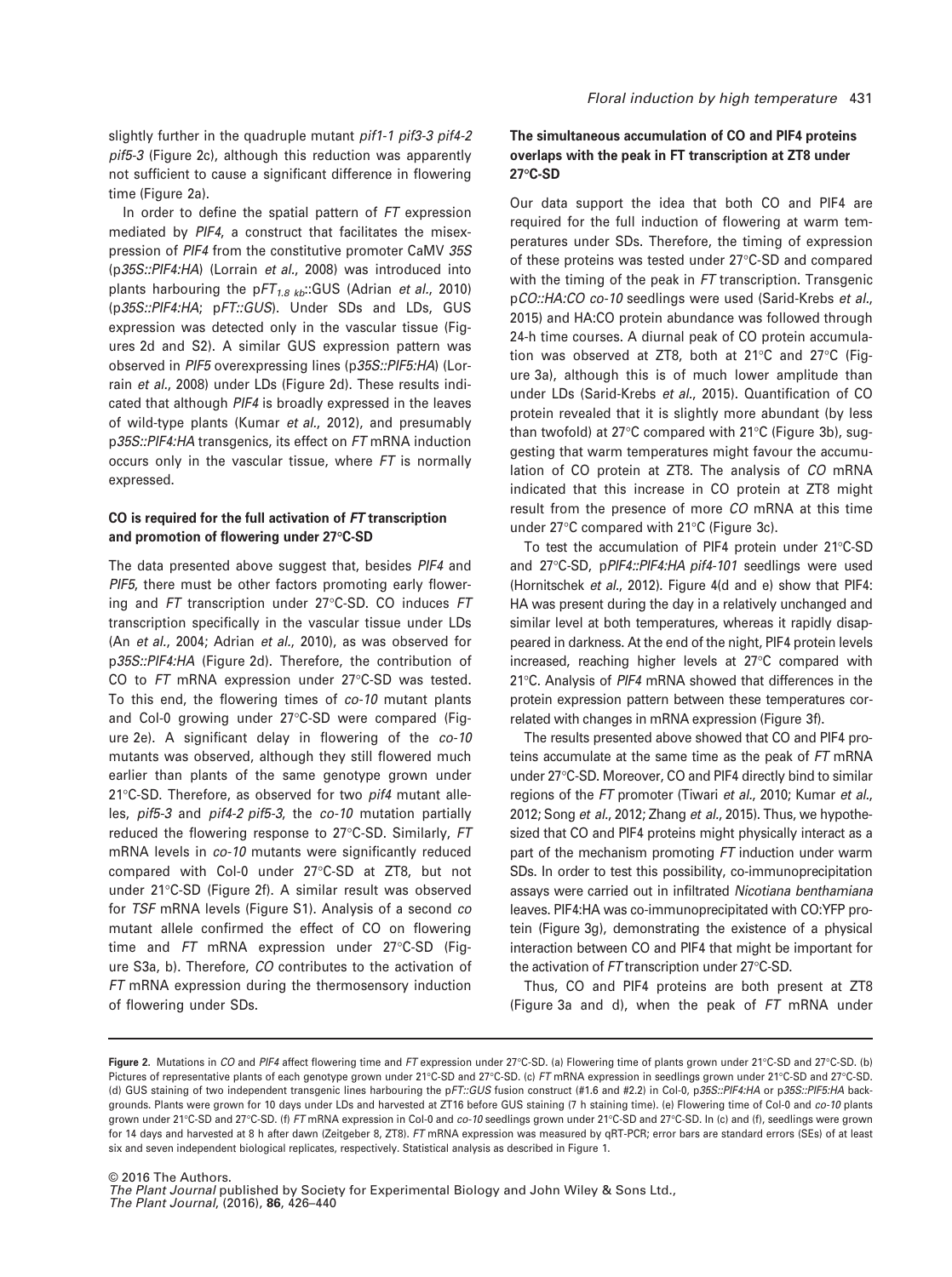

Figure 3. High levels of CO and PIF4 protein overlap 8 h after dawn (Zeitgeber 8, ZT8). (a) Western blot from nuclear protein extracts of pCO::HA:CO co-10 plants. Time course showing HA:CO protein accumulation over 24 h. (b) HA:CO protein quantification. (c) CO mRNA expression in Col-0 seedlings grown under 21°C-SD and 27°C-SD. (d) Western blot from nuclear protein extracts of pPIF4::PIF4:HA pif4-101 plants. Time course showing PIF4:HA protein accumulation over 24 h. (e) PIF4:HA protein quantification. (f) PIF4 mRNA expression in Col-0 seedlings grown under 21°C-SD and 27°C-SD. (g) In vivo co-immunoprecipitation of PIF4:HA protein with CO:YFP. CO:YFP was precipitated with anti-GFP antibody and co-precipitation of PIF4:HA was detected by western blot using anti-HA antibody. In (a) and (d), nuclear proteins were extracted from seedlings grown for 14 days under 21°C-SD or 10 days under 21°C-SD, and shifted to 27°C-SD for 4 days. The effect of the shift on FT mRNA expression was verified as shown in Figure S4. The western blot images shown are representative results from three (a) and (d) two independent biological replicates. In (b) and (e), error bars are standard errors (SEs) of two independent biological replicates. In (c) and (f), 14-day-old seedlings were harvested every 4 h for 24 h. CO and PIF4 mRNA expression was measured by qRT-PCR; error bars are SEs of three independent biological replicates for all time points, except for: 27°C-SD ZT20 and 21°C-SD ZT24 in (c) and 27°C-SD ZT20 and 21°C-SD ZT20 in (f), where two independent biological replicates were performed. For time point 21°C-SD ZT20 in (c)  $n = 1$ .

27°C-SD was observed (Figure 1a). In addition, CO and PIF4 protein physically interact. These results suggest that the presence of both proteins at ZT8 allow them each to contribute in activating FT transcription and accelerating flowering at warm ambient temperatures under SDs.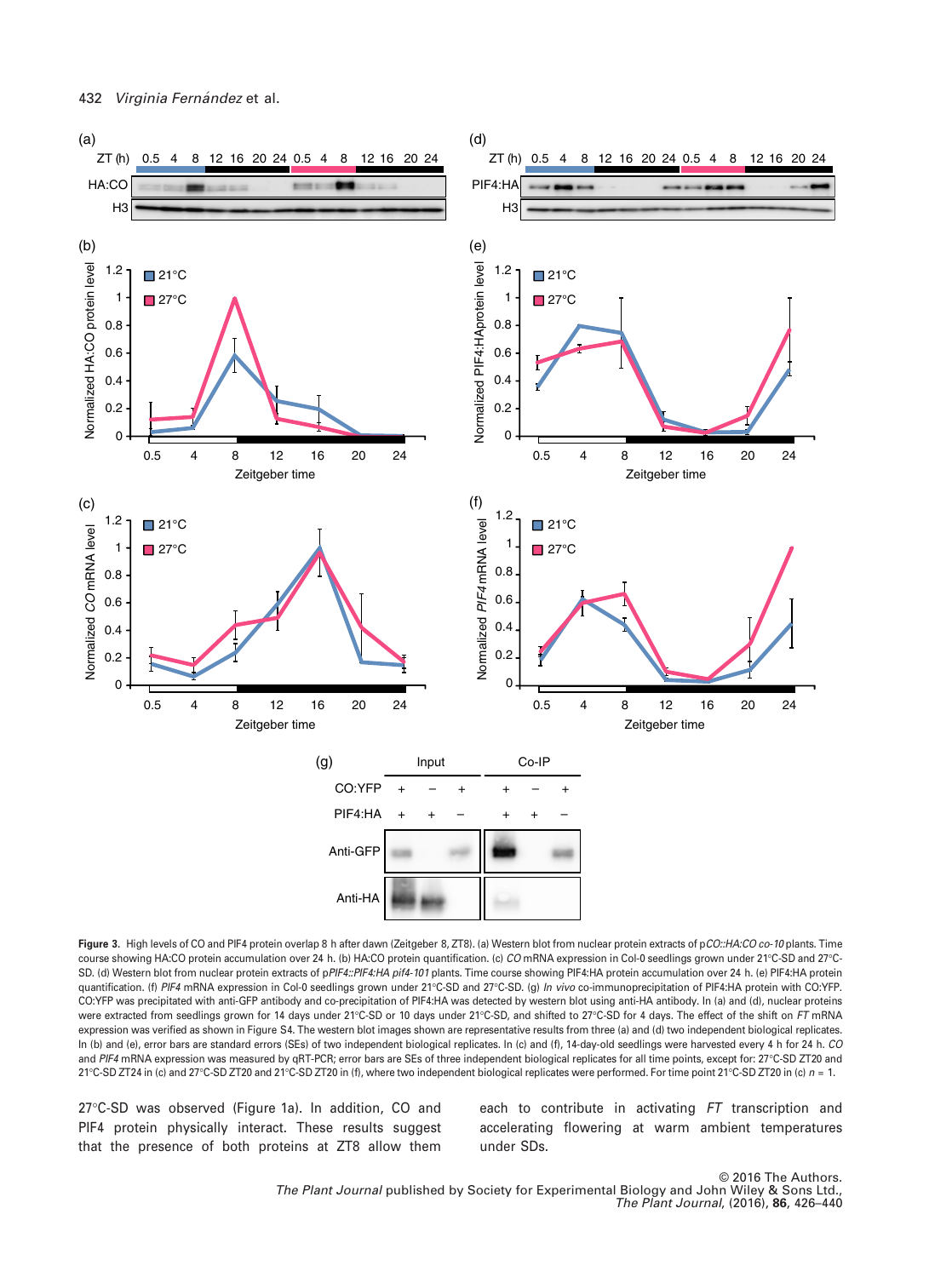

Figure 4. CO and PIF4 have an additive effect on flowering time under  $27^{\circ}$ C-SD. (a) Flowering time and (b) FT mRNA expression of plants grown under 21°C-SD and 27°C-SD. In (b) seedlings were grown for 14 days and harvested at 8 h after dawn (Zeitgeber 8, ZT8). FT mRNA expression was measured by qRT-PCR; error bars are standard errors (SEs) of four independent biological replicates. Statistical analysis as described in Figure 1.

# Genetic analysis demonstrates that CO and PIF4 are additive in promoting flowering under 27°C-SD

CO and PIF4 bind to the FT promoter, both are coexpressed when FT is transcribed at peak levels under 27°C-SD and the two proteins physically interact. The significance of these observations was tested genetically by constructing the co-10 pif4-2 and co-10 pif4-2 pif5-3 double and triple mutants. Under 27°C-SD, co-10 pif4-2 and co-10 pif4-2 pif5-3 plants flowered later than the corresponding single mutants, so that the triple mutant flowered after producing on average 24 leaves more than Col-0 (Figure 4a). Whether the genetic interaction between co-10 and the pif mutations was additive or whether there was a

# Floral induction by high temperature 433

synergistic effect was then tested. Statistical analysis of the flowering-time data of single mutants and combinations indicated that there is not a synergistic interaction between the co-10, pif4-2 and pif5-3 mutations, but rather that the later-flowering phenotype of the triple mutant can be explained by an additive effect. Therefore, the co-10 pif4-2 pif5-3 triple mutant is strongly impaired in its responsiveness to 27°C-SD, although it still flowered earlier under 27°C-SD than under 21°C-SD (Figure 4a).

FT mRNA levels were then tested in the co-10 pif4-2 and co-10 pif4-2 pif5-3 backgrounds at ZT8 under 27°C-SD. The abundance of FT mRNA was strongly reduced in the co-10 pif4-2 and co-10 pif4-2 pif5-3 plants compared with Col-0, and was similar to that observed in Col-0 growing under 21°C-SD (Figure 4b). This result indicates that the increased FT expression under 27°C-SD is almost entirely explained by the activity of CO, PIF4 and PIF5. Similar results were obtained for TSF mRNA levels in double and single mutants (Figure S1). These observations were supported by a significant correlation  $(R^2 = 0.6; P = 0.01)$ between flowering time and the levels of FT mRNA of plants mutated in CO or the PIF genes and the corresponding double and triple mutants (Figure S5).

# Misexpression of PIF4 in the companion cells accelerates flowering and activates the transcription of FT

PIF4 and CO act as positive regulators of flowering by inducing the transcriptional activation of FT under 27°C-SD. In agreement with this, transgenic plants misexpressing PIF4 from a companion cell-specific promoter (pSUC2) were very early flowering under 21°C-SD as well as 27°C-SD (Figure 5a). In pSUC2::PIF4 plants, FT mRNA levels were much higher than in Col-0 (Figure 5b), and this increase was stronger under 27°C-SD. The higher level of FT mRNA under 27°C-SD was associated with the earlier flowering of pSUC2::PIF4 plants under these conditions. This acceleration of flowering was observed despite the very high levels of FT mRNA present in pSUC2::PIF4 plants under 21°C-SD. In addition, pSUC2::PIF4 overexpression strongly accelerates the flowering of co-10 mutant plants (Figure 5a). This acceleration again correlates with a strong induction of FT mRNA levels under both 21°C-SD and 27°C-SD (Figure 5b). Therefore, PIF4 overexpression in the vasculature can overcome the requirement for CO on the induction of flowering under 27°C-SD.

# SVP, FT and TSF are essential for the thermosensory induction of flowering under SDs

Under LDs, svp mutants are insensitive to warm ambient temperatures (Lee et al., 2007, 2013; Pose et al., 2013). By contrast, under 27°C-SD svp-41 flowered with around six leaves fewer than under SD-21°C (Figure 6a). The svp-41 mutant also shows an increased expression of FT and TSF mRNA at ZT8 under 27°C-SD compared with 21°C-SD, as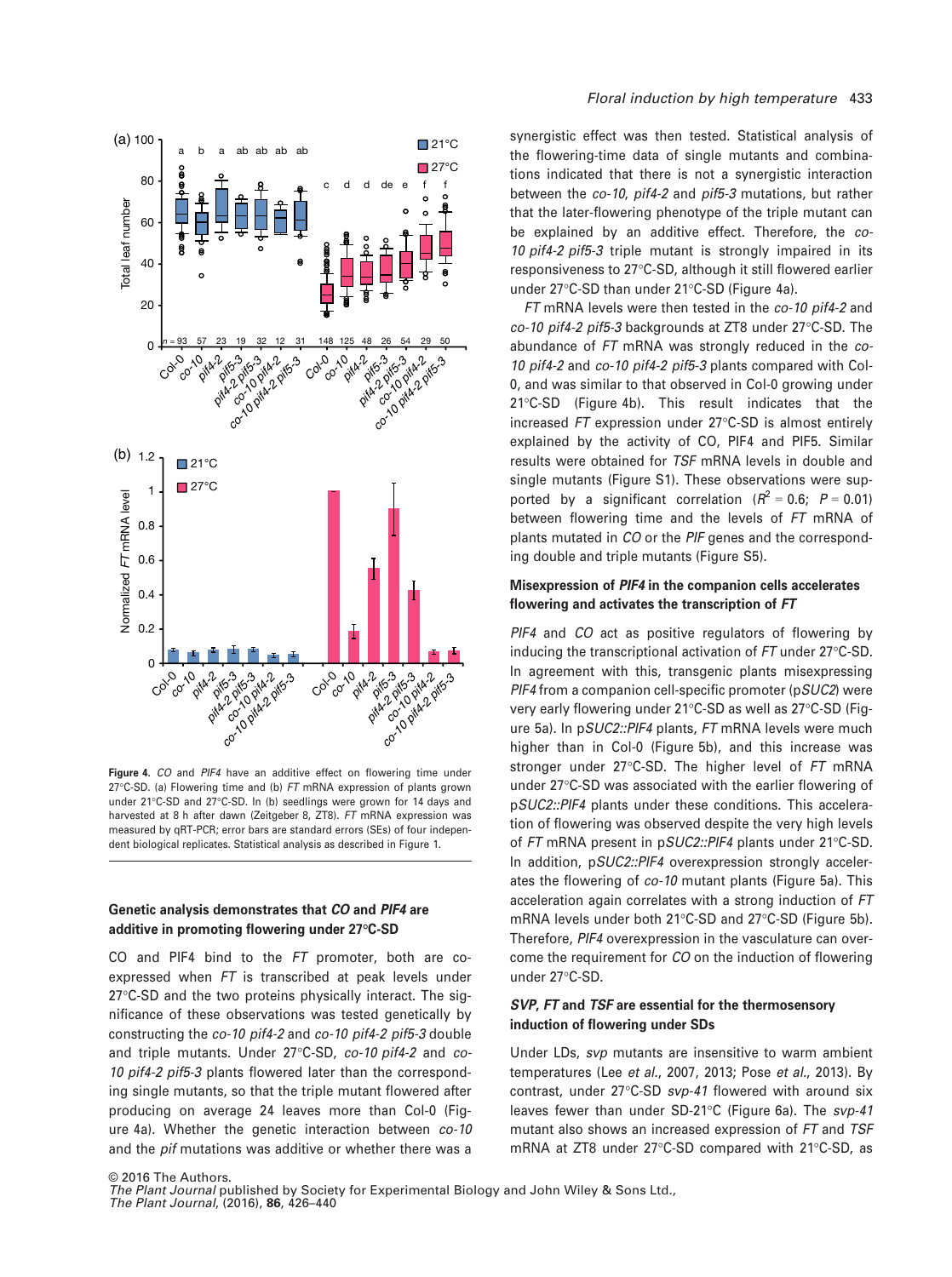

Figure 5. Misexpression of PIF4 in the companion cells can overcome the requirement of CO for the induction of FT mRNA and acceleration of flowering. (a) Flowering time and (b) FT mRNA expression of plants grown under 21°C-SD and 27°C-SD. In (b) seedlings were grown for 10 days and harvested at 8 h after dawn (Zeitgeber 8, ZT8) and ZT24; error bars are standard errors (SEs) of two independent biological replicates. Statistical analysis as described in Figure 1.

observed in Col-0 (Figures 6b and S1). To test for a genetic interaction between the SVP-dependent and the CO- and PIF-dependent thermosensory flowering pathways, the flowering times of svp-41 pif4-101 and svp-41 co-10 double mutants were determined. Mutations in SVP strongly reduced the delay in flowering of co-10 and pif4-101 mutants grown under 27°C-SD (Figure 6a). The triple mutant svp-41 co-10 pif4-101 was generated, and was significantly later flowering than the double mutants svp-41 co-10 and svp-41 pif4-101 (Figure 6a), although it retained a flowering response to 27°C-SD. Mutations in CO and PIF4 also reduced the expression of FT mRNA in the svp-41 mutant at 27°C-SD (Figure 6b).

Both CO and PIF4 promote the transcription of FT and TSF under 27°C-SD, and therefore the svp-41 ft-10 tsf-1 mutant was also tested. In contrast to svp-41 co-10 pif4- 101, the svp-41 ft-10 tsf-1 triple mutant showed no flowering response to high temperature under SDs, and was the only genotype tested that did not flower earlier under these conditions (Figure 6c). Additionally, svp-41 co-10 pif4-101 and svp-41 ft-10 tsf-1 flower at similar times under 21°C-SD but svp-41 co-10 pif4-101 flowers earlier under 27°C-SD, suggesting that in svp-41 co-10 pif4-101 plants FT TSF transcription still responds to higher temperature, perhaps through PIF5 (Figure 6c). Taken together, these results demonstrate that the thermosensory induction of flowering occurs in the leaves through the promotion of FT and TSF transcription by CO and PIF4/5, as well as the inactivation of the repressor SVP, whereas the reduction of SVP activity has an additional effect in the ft-10 tsf-1 double mutant that is likely to occur in the meristem. Additional evidence of the role of SVP in the thermosensory response in the meristem was obtained using pKNAT1::SVP svp-41 plants (Andres et al., 2014), which showed delayed flowering under 27°C-SD (Figure 6c). An alternative possibility to reduced SVP activity at the meristem is that promoters of flowering expressed such as SOC1 might respond directly to higher temperatures in the meristem; however, analysis of SOC1 mRNA under 21°C-SD and 27°C-SD detected no increase at higher temperatures (Figure S6). Therefore, a reduction of SVP activity in the meristem under 27°C-SD is proposed to increase sensitivity to the low level of FT TSF expressed under these conditions.

# **DISCUSSION**

The photoperiodic pathway in A. thaliana promotes flowering specifically under LDs, so that flowering occurs rapidly under these conditions but is delayed under SDs. This delay can be overcome, however, by growing plants at high temperatures, so that they flower with similar numbers of leaves under 27°C-SD and 21°C-LD. We therefore examined the effect of high temperature on the activity of the photoperiodic pathway under SDs. Consistent with previous data, we found that FT and TSF, the output genes of the photoperiodic pathway, are essential for extreme early flowering under 27°C-SD, and that their transcript abundance is increased under these conditions. Also, we show that under 27°C-SD, CO, a central component of the photoperiodic pathway, contributes additively with PIFs to increase the expression of FT mRNA. Nevertheless, even this additive effect of CO and PIFs causes FT mRNA to accumulate to much lower levels than in plants exposed to LDs. The reduced activity of floral repressors such as SVP in the shoot meristem of plants grown at 27°C might cause a greater responsiveness to the FT signal, allowing early flowering under 27°C-SD despite the low levels of FT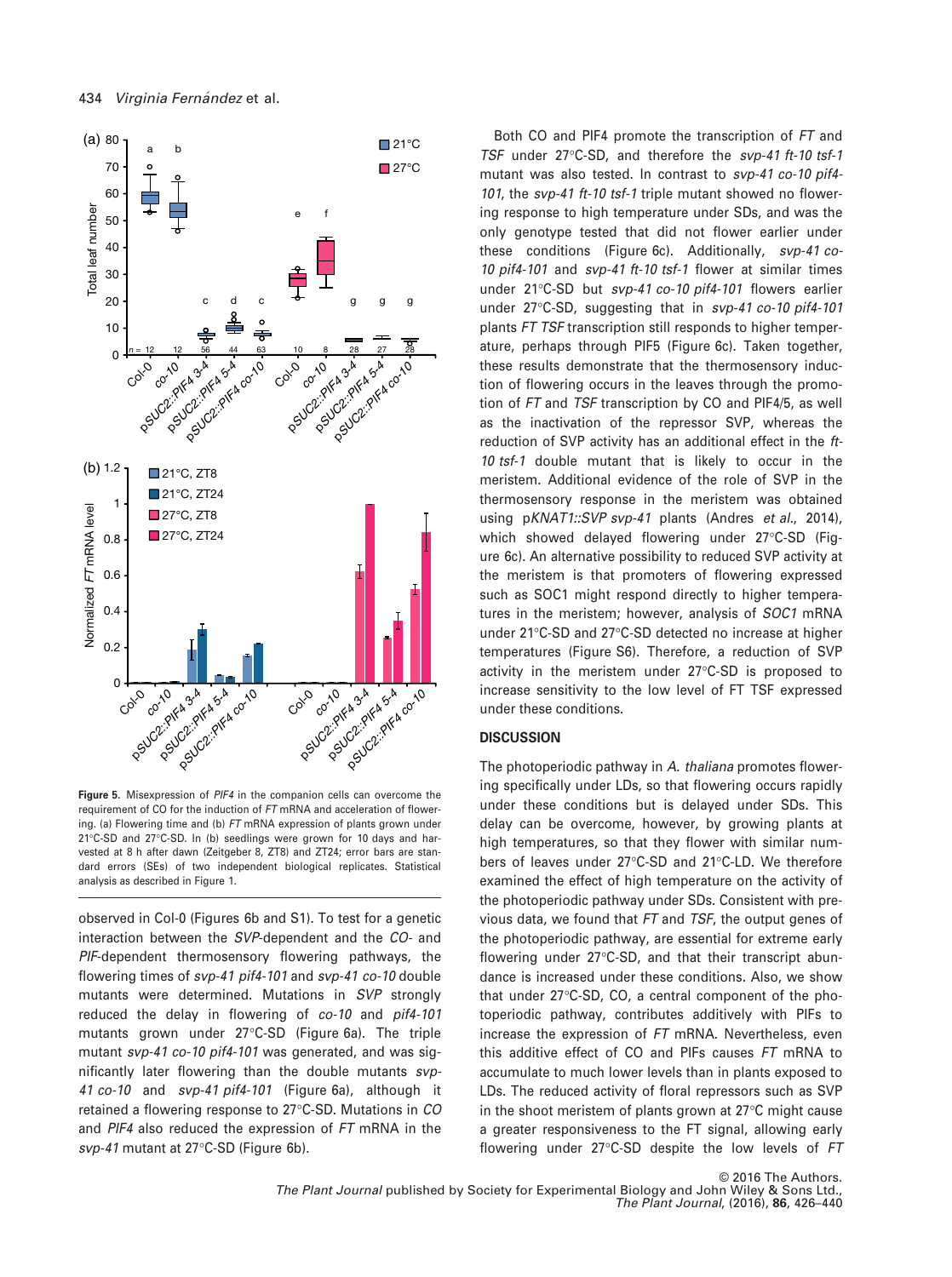

Figure 6. Convergent function of SVP, CO and PIF4 in the regulation of FT and the relevance of SVP in the meristem on the flowering response to warm temperatures under short days (SDs). (a) Flowering time of plants grown under 21°C-SD and 27°C-SD. (b) FT mRNA expression in seedlings grown under 21°C-SD and 27°C-SD. (c) Flowering time of plants grown under 21°C-SD and 27°C-SD. In (b), seedlings were grown for 14 days and harvested at 8 h after dawn (Zeitgeber 8, ZT8). FT mRNA expression measured by qRT-PCR; error bars are standard errors (SEs) of at least two independent biological replicates. Statistical analysis as described in Figure 1.

mRNA. Consistent with this idea we show that svp-41 ft-10 tsf-1 triple mutants show no flowering response to 27°C-SD, and indeed this was the only genotype tested that did not flower earlier when exposed to these conditions. Taken together, our results suggest that under higher temperatures the threshold level of the photoperiodic pathway components required to activate FT TSF transcription is lowered so that the genes are expressed under non-inductive photoperiods, and that the level of FT TSF required to induce flowering is reduced.

# Low levels of FT mRNA under 27°C-SD are sufficient to promote early flowering

Compared with plants grown under 21°C-SD, exposure of plants to 21°C-LD or to high temperatures under SDs causes a dramatic acceleration of flowering, by approximately 43 and 39 leaves, respectively (Figure 1c). FT strongly contributes to both responses (Kardailsky et al., 1999; Kobayashi et al., 1999; Samach et al., 2000; Suarez-Lopez et al., 2001; Balasubramanian et al., 2006; Kumar et al., 2012; Galvao et al., 2015), but the level of transcriptional activation of FT under 27°C-SD or 21°C-LD is not proportional to the degree of acceleration of flowering time under these conditions, because we found that FT mRNA is over 10-fold more abundant under 21°C-LD than under 27°C-SD. This discrepancy might be explained if similar levels of FT protein accumulate under each condition despite the differences in the levels of FT mRNA, a possibility that remains to be tested.

In addition, exposure to high temperatures reduces the activity of floral repressors, suggesting that floral induction might be more sensitive to lower levels of FT under 27°C-SD. An alternative hypothesis that floral integrators expressed in the meristem are induced directly by high temperature was tested for SOC1, and no response was detected (Figure S6). By contrast, high temperature reduces the floral repressor activity of the MADS box transcription factors SVP, FLM and MAF2. The role of these repressors has been compared between 16°C and 23°C (Lee et al., 2007; Gu et al., 2013), a different temperature range than used here, and usually under LDs (Lee et al., 2007, 2013; Gu et al., 2013; Pose et al., 2013). Although some studies have tested the function of these proteins under 27°C-LD (Lee et al., 2013; Pose et al., 2013; Airoldi

© 2016 The Authors. The Plant Journal published by Society for Experimental Biology and John Wiley & Sons Ltd., The Plant Journal, (2016), 86, 426–440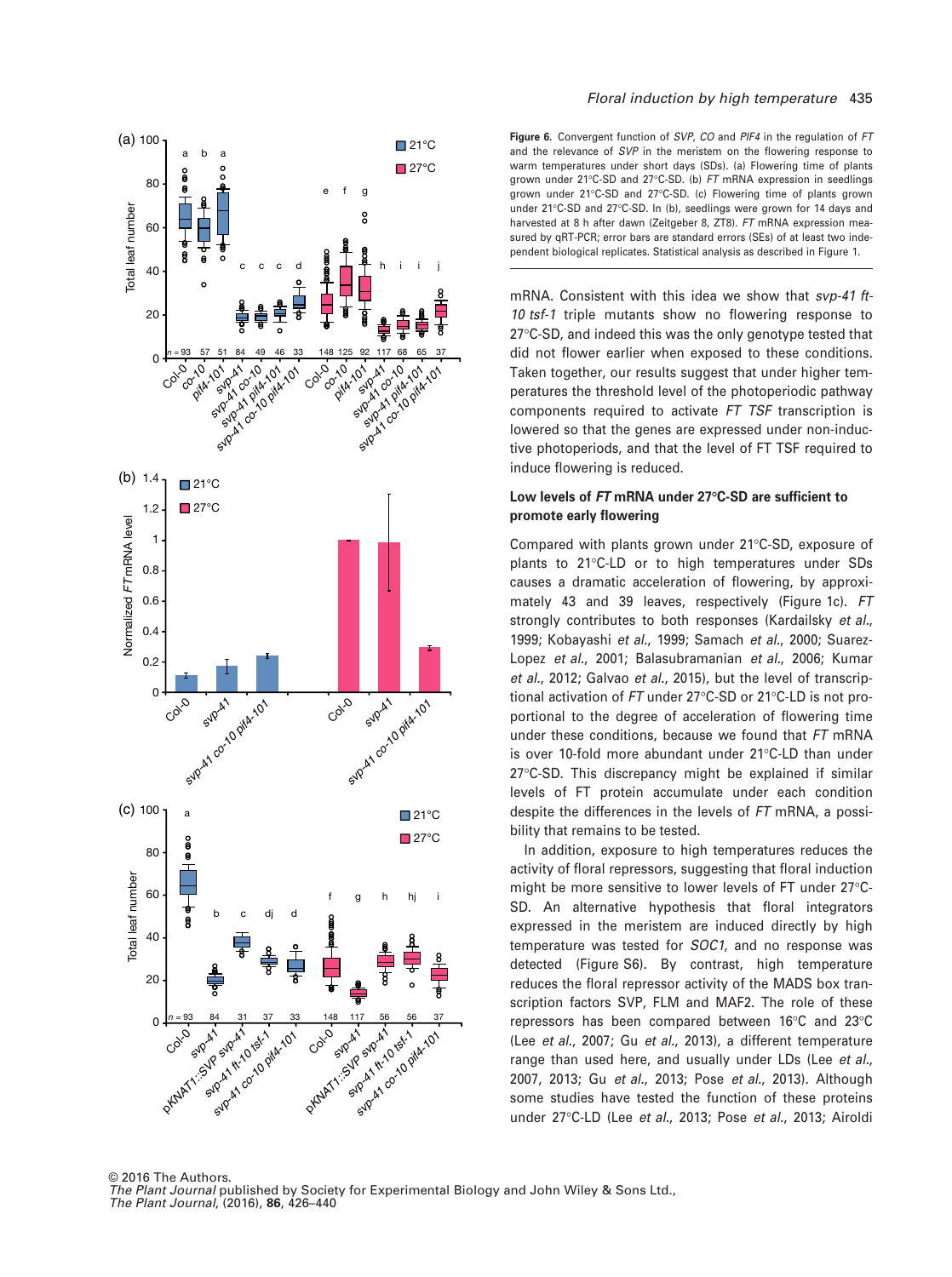et al., 2015), their activity under 27°C-SD has rarely been examined (Balasubramanian et al., 2006; Kumar et al., 2012; Galvao et al., 2015). Differential splicing of FLM and MAF2 mRNAs at high temperature leads to a reduction in the activity of floral repressive complexes involving SVP (Balasubramanian et al., 2006; Pose et al., 2013; Rosloski et al., 2013; Airoldi et al., 2015). The stability of SVP is also reduced at higher temperatures (Figure S7) (Lee et al., 2013). These combined results suggest that floral repression by SVP is impaired at higher temperatures. In the leaves, SVP acts to repress FT and TSF transcription, whereas in the meristem it represses the transcription of SOC1 and the accumulation of gibberellins (Lee et al., 2007; Li et al., 2008; Jang et al., 2009; Andres et al., 2014). Therefore, the reduced activity of SVP and MAF repressors at high temperatures under SDs is likely to contribute to the capacity of low levels of CO to activate the transcription of FT in the leaves, as well as to allow the meristem to respond when FT mRNA is expressed only at low levels. The importance of the role of SVP in the meristem was supported by an analysis of the svp-41 ft-10 tsf-1 triple mutant, where svp-41 prevented the residual flowering response to 27°C-SD detected in ft-10 tsf-1 double mutants. That high temperatures increase the sensitivity of the meristem to FT signalling might be more directly testable using recently described FT-inducible systems (Krzymuski et al., 2015); however, the proposed increased sensitivity of the meristem under 27°C-SD is detected when FT mRNA is expressed at very low levels, and whether the inducible system can be tuned to express FT at such levels remains to be established.

Alterations in FT chromatin structure at higher temperatures may also contribute to the increased activation of transcription by low levels of CO, and particularly the removal of H2A.Z under 27°C-SD has been proposed to increase the binding of PIF4 to the FT promoter and thereby the transcriptional activation of the gene (Kumar and Wigge, 2010; Kumar et al., 2012). In support of the importance of FT, TSF and SVP for a flowering response under 27°C-SD, we observed that the svp-41 ft-10 tsf-1 triple mutant, but not the  $svp-41$  single mutant or the  $ft-$ 10 tsf-1 double mutant, flowered at the same time under 21°C-SD and 27°C-SD. This differs from LDs, where the svp mutation alone is sufficient to cause insensitivity to ambient temperatures (Lee et al., 2007; Pose et al., 2013), presumably because compared with SDs the photoperiodic pathway is much more active under LDs, and therefore quantitative modulation of its activity is less likely to cause phenotypic changes under these conditions.

# Roles of CO and PIFs in activation of FT under SDs at high temperature

Early flowering under 27°C-SD depends on FT activity, and the increased transcription of FT under 27°C-SD compared with 21°C-SD is conferred by CO and PIFs. Analysis of co-10 pif4-2 double mutants as well as the respective single mutants (Figure 4a and b) demonstrated that CO and PIF4 act additively to promote FT transcription and flowering under 27°C-SD. Furthermore, both PIF4 and PIF5 contribute to this process, because mutations in either gene delayed flowering under 27°C-SD. Also, the double mutant pif4- 2 pif5-3 was later flowering than the pif4-2 single mutant, indicating some genetic redundancy. We focused mainly on PIF4 as being representative of their activity because of the availability of tools to assay the protein when expressed from its own promoter.

Both CO and PIF4 bind to similar regions of the FT promoter (Kumar et al., 2012; Song et al., 2012; Zhang et al., 2015), and we detected a physical interaction between them. The importance of the CO–PIF4 interaction for FT activation under 27°C-SD is uncertain. First, the two proteins can activate FT transcription independently of each other when expressed at high levels. So, overexpression of PIF4 causes the earlier flowering of co-10 mutants, whereas when CO is expressed at high levels in Col-0 under LDs, PIF4 is not required for FT transcription. Similarly, under  $27^{\circ}$ C-SD, the co-10 and pif4 single mutants express FT mRNA at higher levels than the double mutant, suggesting that each protein can act independently of the other in FT activation. This capacity to act independently presumably explains why an additive rather than an epistatic genetic interaction was detected between pif4 and co, and might be explained by genetic redundancy both for CO and PIF4. The diurnal pattern of PIF4 expression under 27°C-SD suggests that it can only activate FT transcription at times when CO is expressed, however. PIF4 protein was present from before dawn, when the expression of many of its target genes, such as ARABIDOPSIS THALIANA HOMEOBOX PROTEIN 2 and IAA29 (Yamashino et al., 2013), occurs throughout the photoperiod until dusk. No peak in FT mRNA was reproducibly detected until both CO and PIF4 were expressed at dusk, however. Therefore, the physical interaction between the proteins might contribute to the activation of FT transcription at dusk under 27°C-SD.

The effect of temperature on CO and PIF4 activity is striking, because in wild-type plants neither activates FT transcription at 21°C-SD but they do at 27°C-SD. No increase in PIF4 levels was detected at dusk, when FT is expressed, under 27°C-SD compared with 21°C-SD, suggesting that changes in PIF4 levels at high temperature do not contribute to the early-flowering phenotype. By contrast, CO is slightly less than twofold more abundant under 27°C-SD than under 21°C-SD, so that an increase in its level might contribute to higher FT induction under 27°C-SD. This appears to differ under LDs where no difference in CO abundance was observed between 27°C and 22°C (Seaton et al., 2015). The much higher levels of CO protein present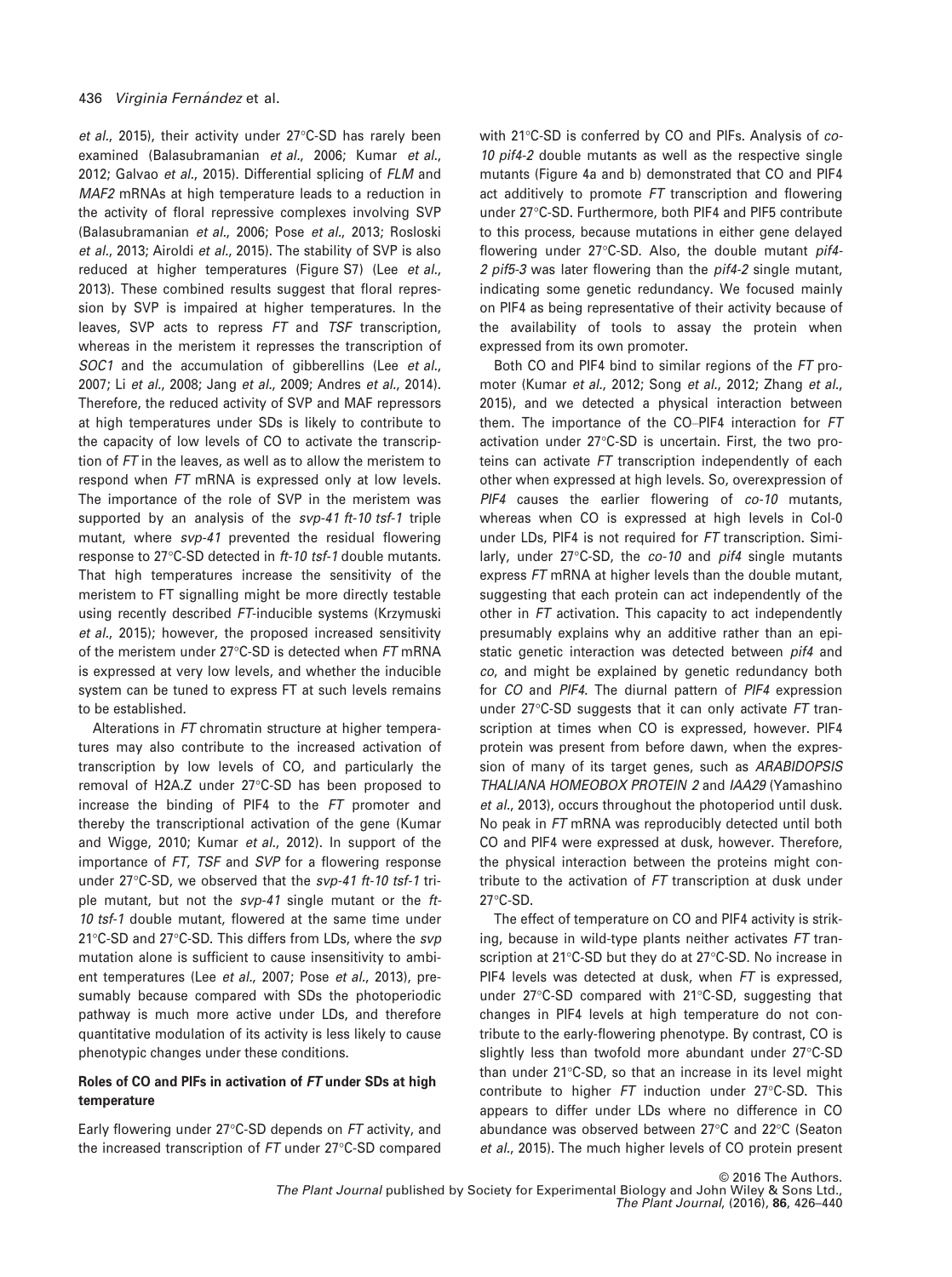under LDs compared with SDs might prevent exposure to high temperature causing any further increase. Modulation of CO protein levels by cold is mediated by the E3 Ubiquitin ligase HIGH EXPRESSION OF OSMOTICALLY RESPON-SIVE GENES 1 (HOS1), which promotes the degradation of CO in response to short periods of cold (Jung et al., 2012; Lee et al., 2012; Joon Seo et al., 2013). Similarly, Blazquez et al. (2003) showed that at 23°C p35S::CO induces flowering as dramatically as p35S::FT, whereas at 16°C p35S::CO plants flower later than p35S::FT, supporting the idea that the capacity of CO to activate FT is regulated by temperature at the post-transcriptional level. If the range of temperatures in which this system operates extends to 27°C, then a reduction in HOS1 activity could contribute to the increased level of CO under 27°C-SD compared with 21°C-SD. Alternatively, one of the other mechanisms that influence CO protein stability might be affected by high temperatures (Jang et al., 2008; Liu et al., 2008; Song et al., 2012).

The activation of FT by CO and PIF4 under 27°C-SD but not under 21°C-SD might also depend on other aspects of FT regulation. For example, SVP, FLM and MAF2 are negative regulators of FT transcription, so impairment of their activities at high temperature might allow low levels of CO and PIF4 to additively activate FT. Under 27°C-SD, however, the svp-41 mutant did not show more FT transcript than Col-0 at dusk (Figure 6b), suggesting that under these conditions the early flowering of svp-41 mutants might mainly be conferred by the impairment of its role in the meristem. A similar conclusion can be drawn from the observation that the residual flowering response to 27°C-SD in ft-10 tsf-1 mutants is abolished in svp-41 ft-10 tsf-1. which is probably caused by removing SVP activity in the meristem as ft-10 tsf-1 already blocks the leaf response. Alternatively, the svp-41 mutation might cause increases in FT transcript at other times, or the alteration of FT chromatin, for example by the removal of H2A.Z, might be critical in allowing CO and PIF4 to activate FT under 27°C-SD.

# **CONCLUSION**

The delay in flowering normally observed under SDs is overcome by exposing plants to high temperatures. This depends on the photoperiodic flowering pathway components CO and FT TSF. We find that the levels of these components that induce flowering under 27°C-SD are much reduced compared with inductive LDs. We propose that the early flowering response under 27°C-SD depends on a shift in the threshold of CO and FT proteins required to activate flowering. The conclusion that the flowering response under 27°C-SD depends on threshold levels of photoperiodic flowering components can also explain the greater variability in flowering time observed under these conditions, compared with inductive LDs. Such a threshold effect might be expected to be more sensitive to natural genetic variation among accessions, as observed in other signalling pathways (Polaczyk et al., 1998) and in gene expression responses to high temperatures in other systems (Chen et al., 2015).

# EXPERIMENTAL PROCEDURES

# Growth conditions and plant material

Plants were grown on soil under controlled SD conditions (8 h light/16 h dark) at 21°C or 27°C, or under LDs (16 h light/8 h dark). For GUS staining experiments, plants were grown on Murashige and Skoog media. The photosynthetic active radiation was 100– 150  $\mu$ mol m<sup>-2</sup> sec<sup>-1</sup> in all conditions. All mutant lines are in the Col-0 background (Appendix S1) except for co-2, which is in the Landsberg erecta background (Ler-0; Koornneef et al., 1991; Putterill et al., 1995).

# Molecular cloning

PIF4 cDNA was obtained from the REGIA collection in GATEWAYcompatible vectors (Paz-Ares and Regia, 2002) and cloned by LR recombination (Invitrogen, now ThermoFisher Scientific, [http://](http://www.thermofisher.com) [www.thermofisher.com\)](http://www.thermofisher.com) into a pSUC2::GATEWAY destination vector under the control of a 2.1-kb fragment of the SUCROSE TRANSPORTER 2 (SUC2) promoter (Imlau et al., 1999). The binary vector was introduced into Agrobacterium tumefaciens strain GV3101 and transformed into Arabidopsis Col-0 by floral dip (Clough and Bent, 1998).

For co-immunoprecipitation experiments, PIF4 and CO cDNA were inserted into p35S::GATEWAY:HA and p35S::GATEWAY:YFP destination vectors, respectively. The binary vectors were introduced into A. tumefaciens GV3101.

# Flowering time analysis

Flowering time was determined by counting the number of rosette and cauline leaves on the main stem for the number of plants indicated for each experiment (total leaf number = rosette leaves + cauline leaves). For most flowering time plots the displayed values were generated by combining the flowering time scoring of several independent experiments. Statistical analyses were performed with the same pool of data used for flowering time graphs. The software used for the analysis was SIGMASTAT 3.5.

# RNA extraction and quantitative real-time PCR

For gene expression analysis, total RNA was isolated from whole seedlings. The RNAeasy extraction kit was used (Qiagen, [http://www.qiagen.com\)](http://www.qiagen.com). Isolated RNA was treated with DNAfree DNase (Ambion, now ThermoFisher Scientific, [http://](http://www.thermofisher.com) [www.thermofisher.com\)](http://www.thermofisher.com) to remove residual genomic DNA. Approximately 2-4 µg of total RNA quantified with NanoDrop (ThermoFisher Scientific) were used for reverse transcription (SuperScript III; Invitrogen). Transcript levels were quantified by quantitative PCR in a LightCycler 480 instrument (Roche, [http://](http://www.roche.com) [www.roche.com](http://www.roche.com)) using the PP2AA3 gene (AT1G13320) as housekeeping (Czechowski et al., 2005). iQ SYBR Green Supermix (BIO-RAD, [http://www.bio-rad.com\)](http://www.bio-rad.com) was used to perform the reactions. For every experiment, the normalization of each expression value to one expression value in the same experiment (usually the highest) was performed. Final plots were obtained by determining the average of the normalized values from several biological replicates. Standard errors (SEs) were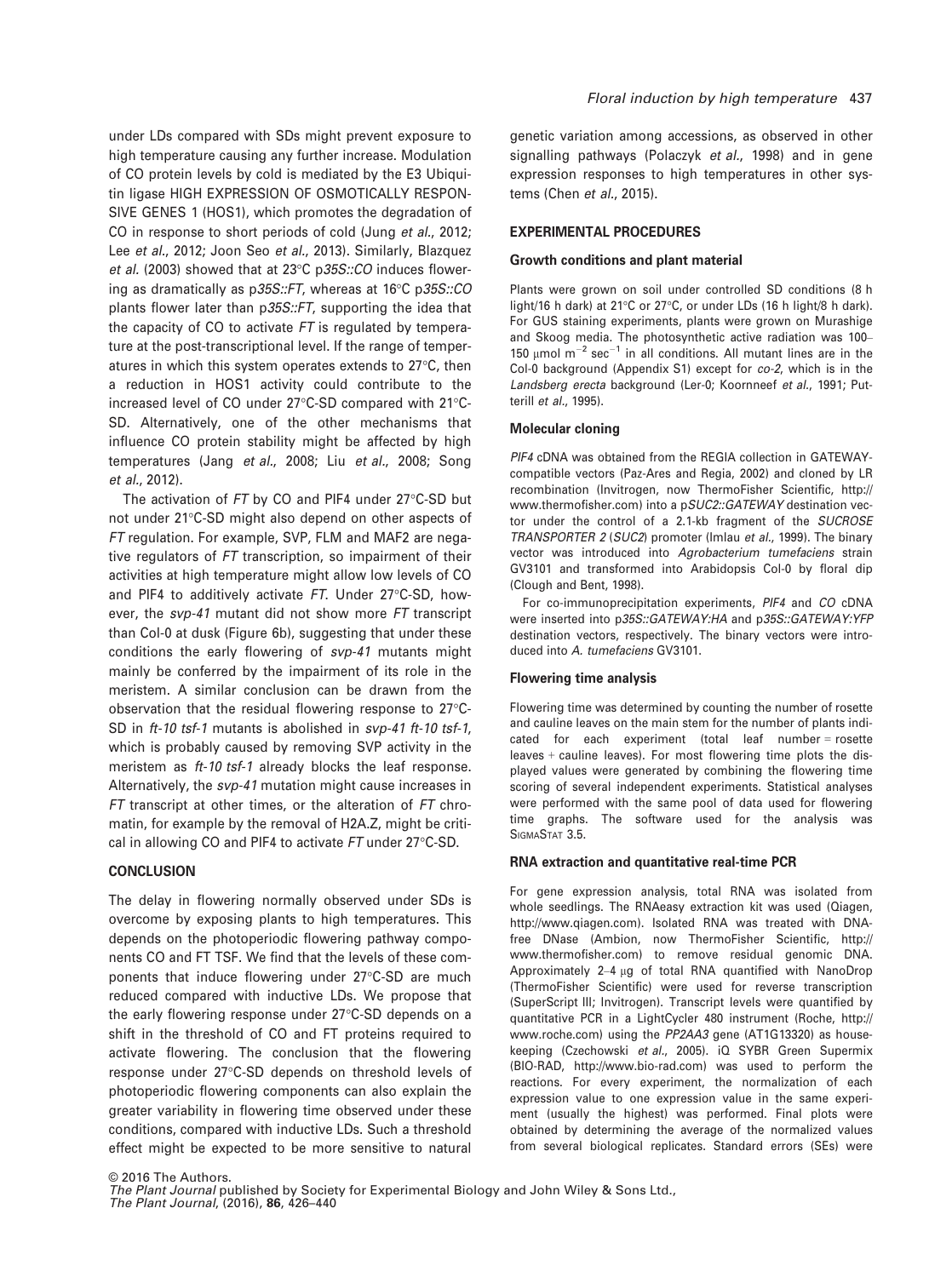#### 438 Virginia Fernández et al.

calculated from averaged values. Primers used in this study are listed in Table S1.

#### GUS histochemical analysis

GUS staining was performed as previously described (Adrian et al., 2010). Seedlings were harvested and fixed on ice with 90% acetone for 30 min, then vacuum infiltrated with GUS staining buffer (Appendix S2) and incubated until the detection of signal at 37°C in the same buffer. Clearing was performed in ethanol (30% for 1 h and then 70% until clearance of leaves). Samples were preserved in 70% ethanol.

#### Western blot analysis and nuclear protein quantification

Nuclear proteins were isolated from around 30 seedlings as indicated in Appendix S3. Extracted proteins were resolved in 10% SDS-PAGE and transferred and immunodetected as described in Appendix S3. Technical replicates were loaded on two independent gels. Protein quantification was performed with IMAGEJ using the images captured with the lowest possible exposure to avoid saturation. Each time point was normalized to the corresponding histone counterpart. Values were normalized against the highest value in each technical replicate. The averages of two technical replicates for each of two biological replicates were combined to describe the biological average and variation. SEs were calculated from averaged values.

#### Co-immunoprecipitation assays

For protein interaction analysis, transiently transformed N. benthamiana leaves were used. Agrobacterium tumefaciens cells harbouring p35S::CO:YFP or p35S::PIF4:HA were co-infiltrated in N. benthamiana leaves. Leaf material was harvested 3 days after infiltration. Co-immunoprecipitation was performed as described in Appendix S4.

#### ACCESSION NUMBERS

CO, AT5G15840; PIF4, AT2G43010; PIF5, AT3G59060; PIF1, AT2G20180; PIF3, AT1G09530; SVP, AT2G22540; FT, AT1G65480; TSF, AT4G20370.

# ACKNOWLEDGEMENTS

We thank Christian Fankhauser and Séverin Lorrain for providing PIF4pro:PIF4-citrine-3HA pif4-101, p35S::PIF4:HA and p35S::PIF5: HA transgenic lines, and Giltsu Choi and Jieun Shin for providing the *pif1-1 pif3-3 pif4-2 pif5-3* mutant line. We thank Fernando Andrés and Amaury de Montaigu for discussions on experimental design and for their critical reading of the manuscript, Ryosuke Hayama for assistance on protein experiments, Julieta Mateos for help in the generation of the svp-41 pif4-101 double mutant and Diarmuid Ó'Maoiléidigh for his critical reading of the manuscript. GC's group is funded by the Cluster of Excellence in Plant Science (CEPLAS) and receives a core grant from the Max Planck Society.

# SUPPORTING INFORMATION

Additional Supporting Information may be found in the online version of this article.

Figure S1. Mutations in CO and PIFs suppress the induction of TSF mRNA under 27°C-SD.

Figure S2. Ectopic expression of PIF4 induces FT:: GUS expression in the vascular tissue.

Figure S3. Mutations in *CO* affect flowering time and *FT* expression under 27°C-SD.

Figure S4. FT and TSF mRNA expression is induced under SDs after 4 days of exposure to 27°C.

Figure S5. FT mRNA levels significantly correlate with the flowering time phenotype of Col-0 plants and co-10 and pif mutants.

Figure S6. SOC1 transcript level is not increased by warm temperature under SDs.

Figure S7. SVP protein stability decreases under 27°C-SD.

Table S1. List of primers used in this study.

Appendix S1. Mutant lines used in this study.

Appendix S2. GUS staining buffer composition.

Appendix S3. Nuclear protein extraction protocol and immunodetection description.

Appendix S4. Agrobacterium tumefaciens infiltration and coimmunoprecipitation assay protocols.

#### **REFERENCES**

- Abe, M., Kobayashi, Y., Yamamoto, S., Daimon, Y., Yamaguchi, A., Ikeda, Y., Ichinoki, H., Notaguchi, M., Goto, K. and Araki, T. (2005) FD, a bZIP protein mediating signals from the floral pathway integrator FT at the shoot apex. Science, 309, 1052–1056.
- Adrian, J., Farrona, S., Reimer, J.J., Albani, M.C., Coupland, G. and Turck, F. (2010) cis-Regulatory elements and chromatin state coordinately control temporal and spatial expression of FLOWERING LOCUS T in Arabidopsis. Plant Cell, 22, 1425–1440.
- Airoldi, C.A., McKay, M. and Davies, B. (2015) MAF2 is regulated by temperature-dependent splicing and represses flowering at low temperatures in parallel with FLM. PLoS ONE, 10, e0126516.
- An, H., Roussot, C., Suarez-Lopez, P. et al. (2004) CONSTANS acts in the phloem to regulate a systemic signal that induces photoperiodic flowering of Arabidopsis. Development, 131, 3615–3626.
- Andres, F. and Coupland, G. (2012) The genetic basis of flowering responses to seasonal cues. Nat. Rev. Genet. 13, 627–639.
- Andres, F., Porri, A., Torti, S., Mateos, J., Romera-Branchat, M., Garcia-Martinez, J.L., Fornara, F., Gregis, V., Kater, M.M. and Coupland, G. (2014) SHORT VEGETATIVE PHASE reduces gibberellin biosynthesis at the Arabidopsis shoot apex to regulate the floral transition. Proc. Natl Acad. Sci. USA, 111, E2760–E2769.
- Balasubramanian, S., Sureshkumar, S., Lempe, J. and Weigel, D. (2006) Potent induction of Arabidopsis thaliana flowering by elevated growth temperature. PLoS Genet. 2, e106.
- Blazquez, M.A., Ahn, J.H. and Weigel, D. (2003) A thermosensory pathway controlling flowering time in Arabidopsis thaliana. Nat. Genet. 33, 168-171.
- Chen, J., Nolte, V. and Schlotterer, C. (2015) Temperature stress mediates decanalization and dominance of gene expression in Drosophila melanogaster. PLoS Genet. 11, e1004883.
- Clough, S.J. and Bent, A.F. (1998) Floral dip: a simplified method for Agrobacterium-mediated transformation of Arabidopsis thaliana. Plant J. 16, 735–743.
- Corbesier, L., Vincent, C., Jang, S. et al. (2007) FT protein movement contributes to long-distance signaling in floral induction of Arabidopsis. Science, 316, 1030–1033.
- Czechowski, T., Stitt, M., Altmann, T., Udvardi, M.K. and Scheible, W.R. (2005) Genome-wide identification and testing of superior reference genes for transcript normalization in Arabidopsis. Plant Physiol. 139, 5–17.
- Fornara, F., Panigrahi, K.C., Gissot, L., Sauerbrunn, N., Ruhl, M., Jarillo, J.A. and Coupland, G. (2009) Arabidopsis DOF transcription factors act redundantly to reduce CONSTANS expression and are essential for a photoperiodic flowering response. Dev. Cell, 17, 75–86.
- Franklin, K.A., Lee, S.H., Patel, D. et al. (2011) Phytochrome-interacting factor 4 (PIF4) regulates auxin biosynthesis at high temperature. Proc. Natl Acad. Sci. USA, 108, 20231–20235.
- Galvao, V.C., Collani, S., Horrer, D. and Schmid, M. (2015) Gibberellic acid signaling is required for ambient temperature-mediated induction of flowering in Arabidopsis thaliana. Plant J. 84, 949–962.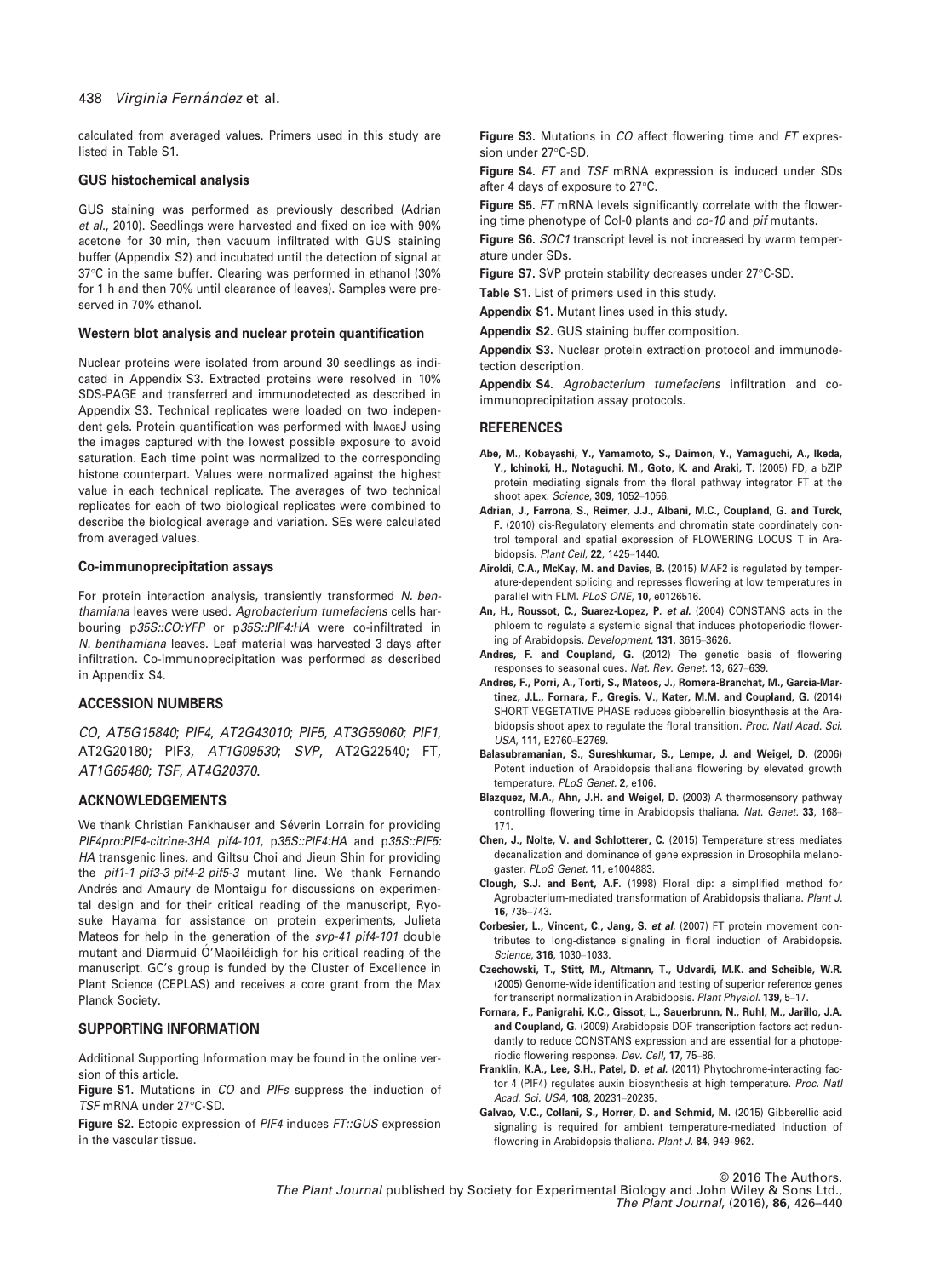- Gregis, V., Andres, F., Sessa, A. et al. (2013) Identification of pathways directly regulated by SHORT VEGETATIVE PHASE during vegetative and reproductive development in Arabidopsis. Genome Biol. 14, R56.
- Gu, X., Le, C., Wang, Y., Li, Z., Jiang, D., Wang, Y. and He, Y. (2013) Arabidopsis FLC clade members form flowering-repressor complexes coordinating responses to endogenous and environmental cues. Nat. Commun. 4, 1947.
- Hartmann, U., Hohmann, S., Nettesheim, K., Wisman, E., Saedler, H. and Huijser, P. (2000) Molecular cloning of SVP: a negative regulator of the floral transition in Arabidopsis. Plant J. 21, 351-360.
- Hornitschek, P., Kohnen, M.V., Lorrain, S. et al. (2012) Phytochrome interacting factors 4 and 5 control seedling growth in changing light conditions by directly controlling auxin signaling. Plant J. 71, 699–711.
- Hu, J.Y., Zhou, Y., He, F., Dong, X., Liu, L.Y., Coupland, G., Turck, F. and de Meaux, J. (2014) miR824-Regulated AGAMOUS-LIKE16 Contributes to Flowering Time Repression in Arabidopsis. Plant Cell, 26, 2024–2037.
- Huq, E. and Quail, P.H. (2002) PIF4, a phytochrome-interacting bHLH factor, functions as a negative regulator of phytochrome B signaling in Arabidopsis. EMBO J. 21, 2441–2450.
- Imaizumi, T., Tran, H.G., Swartz, T.E., Briggs, W.R. and Kay, S.A. (2003) FKF1 is essential for photoperiodic-specific light signalling in Arabidopsis. Nature, 426, 302–306.
- Imlau, A., Truernit, E. and Sauer, N. (1999) Cell-to-cell and long-distance trafficking of the green fluorescent protein in the phloem and symplastic unloading of the protein into sink tissues. Plant Cell, 11, 309–322.
- Jaeger, K.E. and Wigge, P.A. (2007) FT protein acts as a long-range signal in Arabidopsis. Curr. Biol. 17, 1050–1054.
- Jang, S., Marchal, V., Panigrahi, K.C., Wenkel, S., Soppe, W., Deng, X.W., Valverde, F. and Coupland, G. (2008) Arabidopsis COP1 shapes the temporal pattern of CO accumulation conferring a photoperiodic flowering response. EMBO J. 27, 1277–1288.
- Jang, S., Torti, S. and Coupland, G. (2009) Genetic and spatial interactions between FT, TSF and SVP during the early stages of floral induction in Arabidopsis. Plant J. 60, 614–625.
- Joon Seo, P., Jung, J.H., Park, M.J., Lee, K. and Park, C.M. (2013) Controlled turnover of CONSTANS protein by the HOS1 E3 ligase regulates floral transition at low temperatures. Plant Signal. Behav. 8, e23780.
- Jung, J.H., Seo, P.J. and Park, C.M. (2012) The E3 ubiquitin ligase HOS1 regulates Arabidopsis flowering by mediating CONSTANS degradation under cold stress. J. Biol. Chem. 287, 43277–43287.
- Kardailsky, I., Shukla, V.K., Ahn, J.H., Dagenais, N., Christensen, S.K., Nguyen, J.T., Chory, J., Harrison, M.J. and Weigel, D. (1999) Activation tagging of the floral inducer FT. Science, 286, 1962–1965.
- Kobayashi, Y., Kaya, H., Goto, K., Iwabuchi, M. and Araki, T. (1999) A pair of related genes with antagonistic roles in mediating flowering signals. Science, 286, 1960–1962.
- Koini, M.A., Alvey, L., Allen, T., Tilley, C.A., Harberd, N.P., Whitelam, G.C. and Franklin, K.A. (2009) High temperature-mediated adaptations in plant architecture require the bHLH transcription factor PIF4. Curr. Biol. 19, 408–413.
- Koornneef, M., Hanhart, C.J. and van der Veen, J.H. (1991) A genetic and physiological analysis of late flowering mutants in Arabidopsis thaliana. Mol. Gen. Genet. 229, 57–66.
- Krzymuski, M., Andres, F., Cagnola, J.I., Jang, S., Yanovsky, M.J., Coupland, G. and Casal, J.J. (2015) The dynamics of FLOWERING LOCUS T expression encodes long-day information. Plant J. 83, 952–961.
- Kumar, S.V. and Wigge, P.A. (2010) H2A.Z-containing nucleosomes mediate the thermosensory response in Arabidopsis. Cell, 140, 136–147.
- Kumar, S.V., Lucyshyn, D., Jaeger, K.E., Alos, E., Alvey, E., Harberd, N.P. and Wigge, P.A. (2012) Transcription factor PIF4 controls the thermosensory activation of flowering. Nature, 484, 242–245.
- Laubinger, S., Marchal, V., Le Gourrierec, J., Wenkel, S., Adrian, J., Jang, S., Kulajta, C., Braun, H., Coupland, G. and Hoecker, U. (2006) Arabidopsis SPA proteins regulate photoperiodic flowering and interact with the floral inducer CONSTANS to regulate its stability. Development, 133, 3213–3222.
- Lee, J.H., Yoo, S.J., Park, S.H., Hwang, I., Lee, J.S. and Ahn, J.H. (2007) Role of SVP in the control of flowering time by ambient temperature in Arabidopsis. Genes Dev. 21, 397–402.
- Lee, J.H., Kim, J.J., Kim, S.H., Cho, H.J., Kim, J. and Ahn, J.H. (2012) The E3 ubiquitin ligase HOS1 regulates low ambient temperature-responsive flowering in Arabidopsis thaliana. Plant Cell Physiol. 53, 1802–1814.
- Lee, J.H., Ryu, H.S., Chung, K.S., Pose, D., Kim, S., Schmid, M. and Ahn, J.H. (2013) Regulation of temperature-responsive flowering by MADSbox transcription factor repressors. Science, 342, 628–632.
- Li, D., Liu, C., Shen, L., Wu, Y., Chen, H., Robertson, M., Helliwell, C.A., Ito, T., Meyerowitz, E. and Yu, H. (2008) A repressor complex governs the integration of flowering signals in Arabidopsis. Dev. Cell, 15, 110–120.
- Liu, L.J., Zhang, Y.C., Li, Q.H., Sang, Y., Mao, J., Lian, H.L., Wang, L. and Yang, H.Q. (2008) COP1-mediated ubiquitination of CONSTANS is implicated in cryptochrome regulation of flowering in Arabidopsis. Plant Cell, 20, 292–306.
- Lorrain, S., Allen, T., Duek, P.D., Whitelam, G.C. and Fankhauser, C. (2008) Phytochrome-mediated inhibition of shade avoidance involves degradation of growth-promoting bHLH transcription factors. Plant J. 53, 312-323.
- Mateos, J.L., Madrigal, P., Tsuda, K., Rawat, V., Richter, R., Romera-Branchat, M., Fornara, F., Schneeberger, K., Krajewski, P. and Coupland, G. (2015) Combinatorial activities of SHORT VEGETATIVE PHASE and FLOWERING LOCUS C define distinct modes of flowering regulation in Arabidopsis. Genome Biol. 16, 31.
- Mathieu, J., Warthmann, N., Kuttner, F. and Schmid, M. (2007) Export of FT protein from phloem companion cells is sufficient for floral induction in Arabidopsis. Curr. Biol. 17, 1055–1060.
- Ni, M., Tepperman, J.M. and Quail, P.H. (1999) Binding of phytochrome B to its nuclear signalling partner PIF3 is reversibly induced by light. Nature, 400, 781–784.
- Nozue, K., Covington, M.F., Duek, P.D., Lorrain, S., Fankhauser, C., Harmer, S.L. and Maloof, J.N. (2007) Rhythmic growth explained by coincidence between internal and external cues. Nature, 448, 358–361.
- Paz-Ares, J. and Regia, C. (2002) REGIA, an EU project on functional genomics of transcription factors from Arabidopsis Thaliana. Comp. Funct. Genomics, 3, 102–108.
- Polaczyk, P.J., Gasperini, R. and Gibson, G. (1998) Naturally occurring genetic variation affects Drosophila photoreceptor determination. Dev. Genes. Evol. 207, 462–470.
- Pose, D., Yant, L. and Schmid, M. (2012) The end of innocence: flowering networks explode in complexity. Curr. Opin. Plant Biol. 15, 45–50.
- Pose, D., Verhage, L., Ott, F., Yant, L., Mathieu, J., Angenent, G.C., Immink, R.G. and Schmid, M. (2013) Temperature-dependent regulation of flowering by antagonistic FLM variants. Nature, 503, 414–417.
- Putterill, J., Robson, F., Lee, K., Simon, R. and Coupland, G. (1995) The CONSTANS gene of Arabidopsis promotes flowering and encodes a protein showing similarities to zinc finger transcription factors. Cell, 80, 847-857.
- Rosloski, S.M., Singh, A., Jali, S.S., Balasubramanian, S., Weigel, D. and Grbic, V. (2013) Functional analysis of splice variant expression of MADS AFFECTING FLOWERING 2 of Arabidopsis thaliana. Plant Mol. Biol. 81, 57–69.
- Samach, A., Onouchi, H., Gold, S.E., Ditta, G.S., Schwarz-Sommer, Z., Yanofsky, M.F. and Coupland, G. (2000) Distinct roles of CONSTANS target genes in reproductive development of Arabidopsis. Science, 288, 1613–1616.
- Sarid-Krebs, L., Panigrahi, K.C., Fornara, F., Takahashi, Y., Hayama, R., Jang, S., Tilmes, V., Valverde, F. and Coupland, G. (2015) Phosphorylation of CONSTANS and its COP1-dependent degradation during photoperiodic flowering of Arabidopsis. Plant J. 84, 451–463.
- Sawa, M., Nusinow, D.A., Kay, S.A. and Imaizumi, T. (2007) FKF1 and GIGANTEA complex formation is required for day-length measurement in Arabidopsis. Science, 318, 261–265.
- Schmid, M., Uhlenhaut, N.H., Godard, F., Demar, M., Bressan, R., Weigel, D. and Lohmann, J.U. (2003) Dissection of floral induction pathways using global expression analysis. Development, 130, 6001–6012.
- Searle, I., He, Y., Turck, F., Vincent, C., Fornara, F., Krober, S., Amasino, R.A. and Coupland, G. (2006) The transcription factor FLC confers a flowering response to vernalization by repressing meristem competence and systemic signaling in Arabidopsis. Genes Dev. 20, 898–912.
- Seaton, D.D., Smith, R.W., Song, Y.H. et al. (2015) Linked circadian outputs control elongation growth and flowering in response to photoperiod and temperature. Mol. Syst. Biol. 11, 776.
- Song, Y.H., Smith, R.W., To, B.J., Millar, A.J. and Imaizumi, T. (2012) FKF1 conveys timing information for CONSTANS stabilization in photoperiodic flowering. Science, 336, 1045–1049.

© 2016 The Authors.